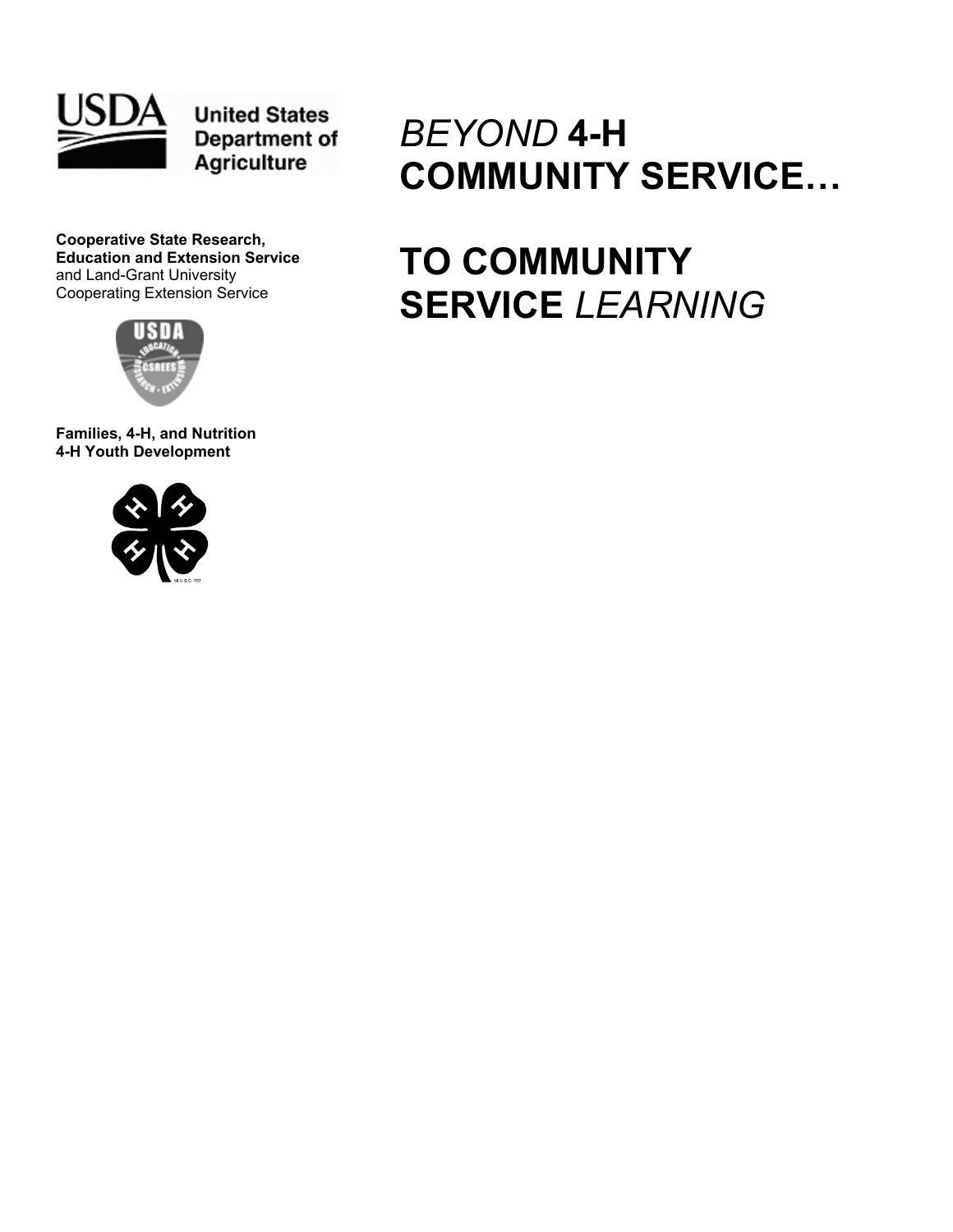## **CONTENTS**

|                                                | <b>Introduction</b>                                       | 3     |  |
|------------------------------------------------|-----------------------------------------------------------|-------|--|
| <b>Lack of Meaningful Role for Adolescents</b> | $\boldsymbol{4}$                                          |       |  |
| <b>Experiential Learning Cycle</b>             | $\overline{\mathbf{4}}$                                   |       |  |
|                                                | <b>Service Learning Cycle - Figure</b>                    | 5     |  |
| 1.                                             | <b>Assess Needs</b>                                       | 6     |  |
|                                                | <b>Reflection on Needs Assessment</b>                     | 7     |  |
|                                                | <b>Successful Collaboration</b>                           | 8     |  |
| 2.                                             | <b>Plan and Prepare</b>                                   | 8     |  |
|                                                | <b>Reflection on Planning and Preparation</b>             | 9     |  |
| 3.                                             | <b>Experience Meaningful Service</b>                      | 10    |  |
|                                                | <b>Reflection During Service</b>                          | 10    |  |
| 4.                                             | <b>Analyze and Generalize</b>                             | 11    |  |
| 5.                                             | <b>New Application</b>                                    | 11    |  |
|                                                | <b>Service Learning Rubric for Project Evaluation</b>     |       |  |
|                                                | <b>Standards of Quality in Community Service Learning</b> |       |  |
|                                                | <b>Project Ideas by 4-H Curriculum Category</b>           | 14-17 |  |

## **RESOURCES**

| <b>Websites</b>                            | $18-19$   |
|--------------------------------------------|-----------|
| <b>Publications</b>                        | $19-22$   |
| <b>Service Project Ideas</b>               | $22 - 23$ |
| <b>Service and Community Organizations</b> | $23 - 27$ |
| <b>References</b>                          | 27        |

**\_\_\_\_\_\_\_\_\_\_\_\_\_\_\_\_\_\_\_\_\_\_\_\_\_\_\_\_\_\_\_\_\_\_\_\_\_\_\_\_\_\_\_\_\_\_\_\_\_\_\_\_\_\_\_\_\_\_\_\_\_\_\_\_\_\_\_\_\_\_\_\_\_\_\_\_\_\_\_\_\_\_\_\_\_\_\_\_\_\_\_\_\_\_\_\_\_\_\_\_\_\_\_\_**  The Cooperative Extension System, a nationwide education network established through legislation, is a partnership of the U.S. Department of Agriculture, state land-grant universities, and county governments.

The United States Department of Agriculture (USDA) prohibits discrimination in its programs on the basis of race, color, national origin, sex, religion, age, disability, political beliefs and marital or familial status. (Not all prohibited bases apply to all programs). Persons with disabilities who require alternative means for communication of program information (Braille, large print, audiotape, etc.) should contact the USDA Office of Communications at (202)720-2791.

To file a complaint, write the Secretary of Agriculture, U.S. Department of Agriculture, Washington, DC 20250, or call 1-800- 245-6340 or 202-720-1127 (TTY). USDA is an equal employment opportunity employer.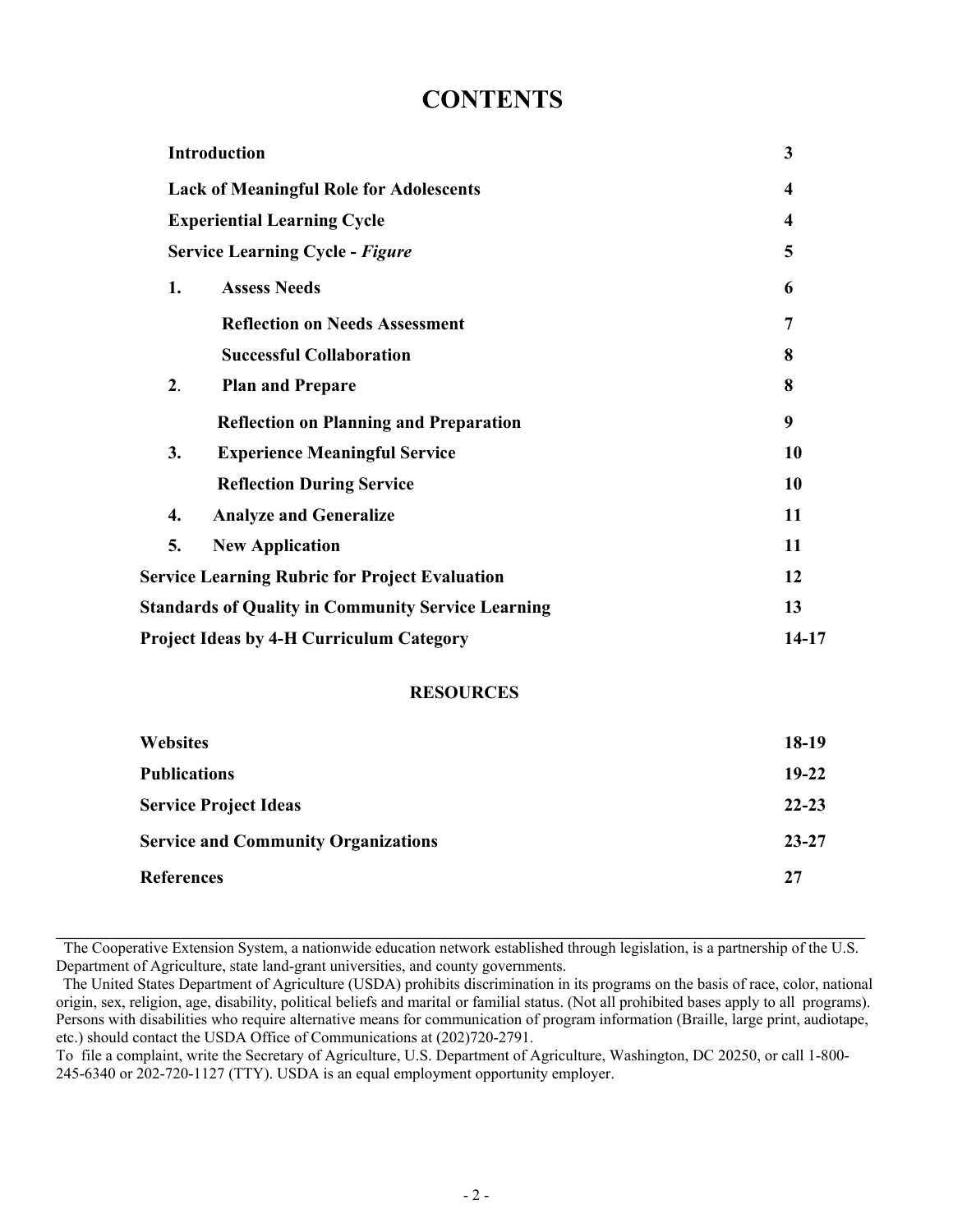# *Beyond* **4-H Community Service…to Community Service** *Learning!*

Allan T. Smith, Ph.D., National 4-H Program Leader Families, 4-H and Nutrition/CSREES/USDA 6/13/97

## *"I pledge...my hands to larger service…for my club, my community, my country and my world."*

For more than 70 years Community Service has been an important part of 4-H. So has hands-on, learning-by-doing, that we now call *experiential learning.* When you put those two ideas together appropriately, the result goes beyond a "feel good" experience: service activities tied closely to what youth are learning *positively impact learning, and genuinely help the community.* 

Community Service Learning is a form of experiential learning in which youth apply the subject matter they are learning along with critical thinking skills to address genuine community needs. When youth are involved in selecting and planning such efforts, and have structured time to reflect, talk, and write about the actual service activity they are performing the youth learn more, they become more confident about what they have learned, they improve in problem-solving ability, their leadership and social abilities improve, they take more enjoyment in the overall learning experience, they retain the subject matter longer, and they are more likely to volunteer to serve the community in the future. Community Service Learning can be performed individually, or as a group of varying sizes.

That statement is a compilation of implications from decades of experience and research on service learning. The impact of the experience is greatly enhanced by integrating it into the academic knowledge being studied. Progressive schools are using more and more service learning, *because it helps achieve educational objectives.* 4-H can partner with schools in providing appropriate community service learning opportunities, OR with a variety of other community agencies.

The "Youth Voices and Action" Ad Council campaign provides the best opportunity 4-H has had to reinforce the importance of this powerful teaching-learning tool. In a meeting of State and National 4-H Leadership in April, 1997, this group has gone on record as endorsing the following statement:

*"Community Service Learning strengthens the skills and knowledge 4-H'ers are acquiring by actively combining their learning with service to help meet real community needs. Every 4-H participant is encouraged to take part in community service that fits his/her areas of learning, as an important feature of 4-H youth development."* 

These materials will help you select, plan, conduct and evaluate meaningful community service learning opportunities as project groups, clubs, groups of clubs or counties.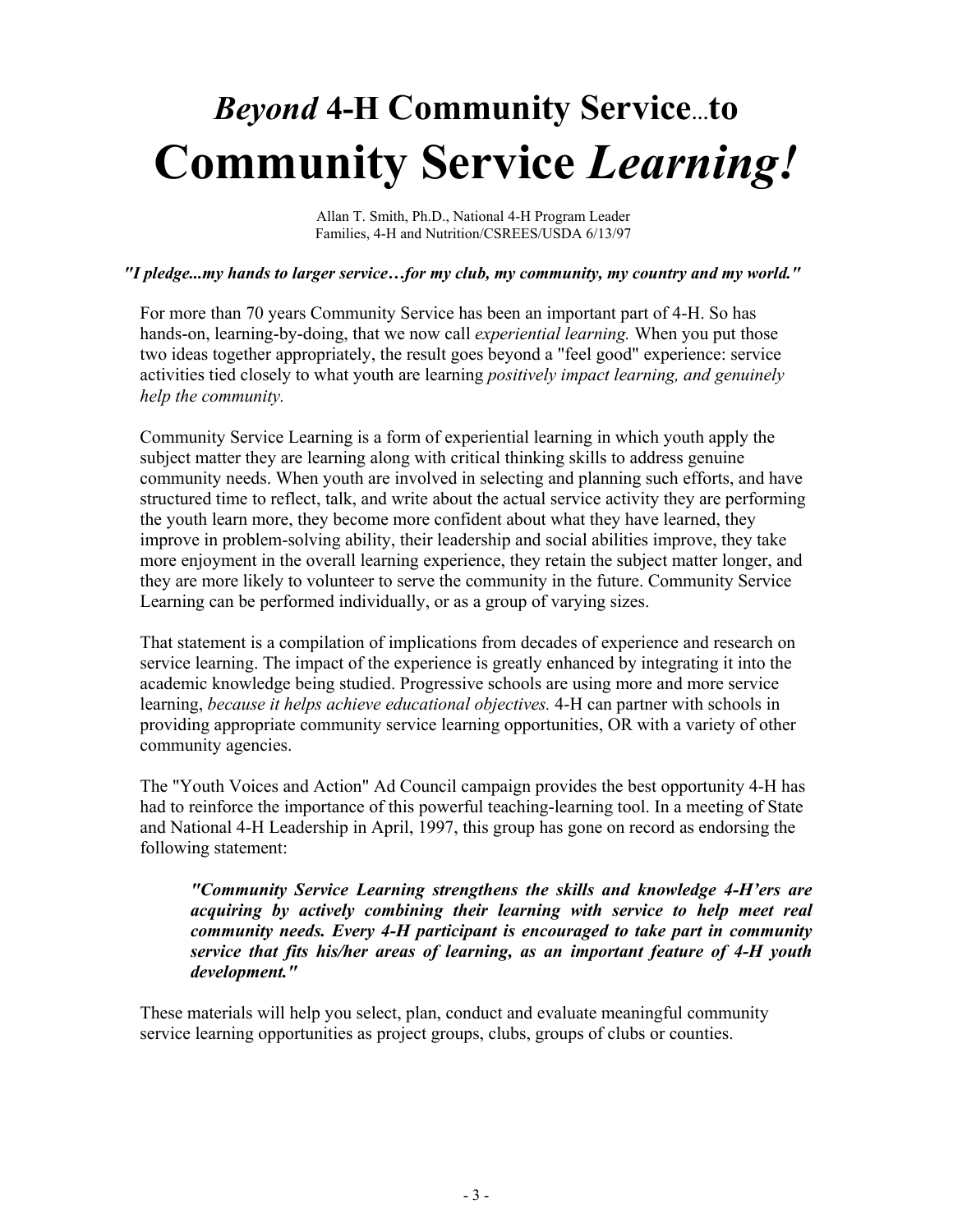## **Lack of Meaningful Role for Adolescents**

*"In a society based on the work ethic, work helps to define each of us. To the extent that we do something useful for the society, we gain a feeling of belonging and contributing that sustains us even when the work we do is difficult or dull...Youth have been progressively denied the opportunity to be engaged in work that is important to others and therefore denied the rewards that such work produces. " (Howe, 1986, p. 7)* 

*"In the past, young people typically contributed to the maintenance of their farm families by engaging in meaningful and valued work. With the industrial revolution, families moved to more urban areas and the adult male or males of the household worked outside the home. In the process, the adolescent's role as a contributor to the family economy diminished. Without this contributing role, adolescents are now searching for opportunities to become valued members of their families and their communities. " (Perkins, 1994, p.2)* 

*Adolescents lack a legitimate role or stake in the larger social framework in which they*  live. The lack of a meaningful role in society and the existing societal view of *adolescents as a source of problems contributes to the sense of alienation prevalent among today's youth. (Benard, 1991).* 

*Robbed of a broader meaning in their lives, adolescents have entered an era of increasing self-absorption: an overemphasis on the individual (often on physical appearance) and materialism. (Perkins, 1994, p.3)* 

*Service and volunteering provide opportunities for adolescents to contribute to society in meaningful and valued ways. Providing all young people with opportunities to serve enables them to become contributors, problem solvers and partners with adults in improving their community and the larger society. (Lewis, 1987).* 

*Like the adolescents of our earlier agrarian society who worked for the benefit of the family, youth today who are involved in service activities are assuming meaningful roles and responding to real needs of society as well as to their own need to be needed. (Schine, 1989).* 

*Young people need work experience, a higher sense of self-confidence, a chance to develop a service ethic, and opportunities to work with different kinds of people in common endeavors. (Eberly, 1991, p.224)* 

## **The Experiential Learning Cycle and the Community Service Learning Cycle**

The Experiential Learning Cycle generally used in 4-H consists of five steps:

- 1. EXPERIENCE the activity: perform, do it.
- 2. SHARE the results, reactions, observations publicly.
- 3. PROCESS by discussing, looking at the experience; analyze, reflect.
- 4. GENERALIZE to connect the experience to real-world examples.
- 5. APPLY what was learned to a similar or different situation; practice.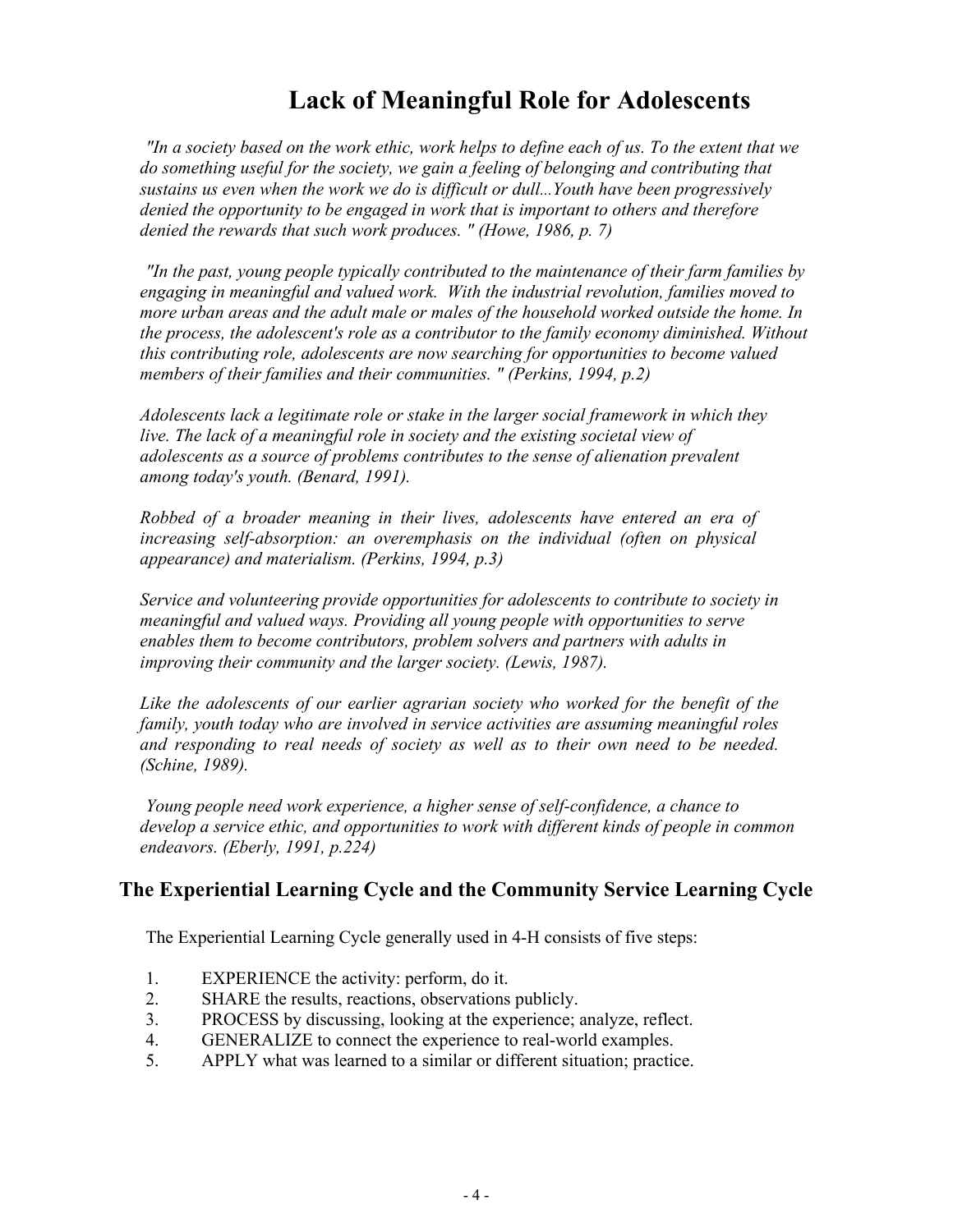The Service Learning Cycle includes all the steps of the experiential learning cycle. However, in Service Learning there are three EXPERIENCE steps. Step 1, Needs Assessment and Step 2, Plan and Prepare are just as significant experiential learning as is Step 3, Experience Meaningful Service. Each of the three steps includes Reflection as an important component. Step 4, Analyze and Generalize, processes the first three steps, and the cycle completes with Step 5, New Application. At this point participants are ready to begin another more challenging cycle, because of the learning that takes place in the first cycle!

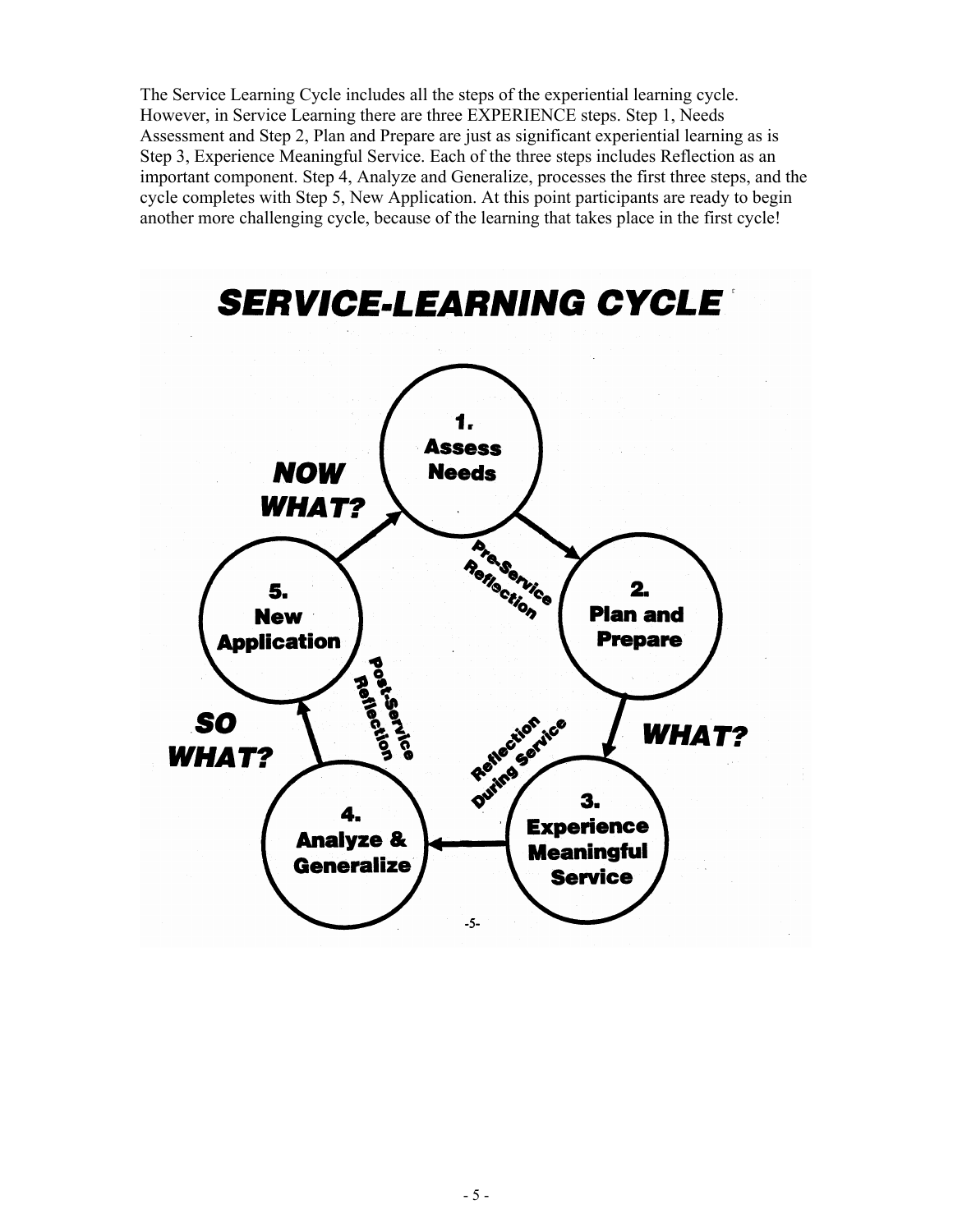# **The Community Service Learning Cycle**

*(As much as possible, involve young people in each step of the service learning cycle. The ideal might be county-wide groups of youth in the same project. An alternative for determining county-wide service projects would be to use a representative group of 4-H teens in planning. For more localized efforts, a single Club or several nearby Clubs can jointly do a needs assessment and planning effort.)* 

## **1. ASSESS NEEDS**

*What? (Needs assessment is likely to take a minimum of two meetings, with a good deal of work going on between meetings. Following are questions which may be helpful to groups as they conduct needs assessments).* 

- What problems does our community have that are not being effectively taken care of? How many different needs of our community can we brainstorm and list?
- Have we thought of *every* community need? How can we make our list more complete?
- Would you like to show our list to your friends, neighbors and parents, and see if there are additions they would like to make?
- So far, our list contains our guesses, and those of others. Do you suppose other groups have listed the problems and needs of our community, or others like it?
- How could we *research* to find such lists? What would be our sources? How would we know good information when we find it?
- Can we organize our list into categories? What should our headings be? One way of making categories is to sort our ideas into **Direct Services,** such as tutoring, mentoring, and other face-to-face contact between service providers and those who will benefit from services. Another category could be **Indirect Service,** like fundraising, collections, and other ways of providing support to those who are engaged in direct service. The third category in this system is **Advocacy,** like letter writing, public relations campaigns, and other ways of trying to influence citizens and policymakers to change their behavior.
- Another way of making categories is to arrange our ideas by the kinds of issues they deal with. One such category could be **Environmental.** Another category could be **Educational,** such as helping a younger student with his or her reading or math. Another could be **Social Needs,** for special groups such as the homeless, people in institutions. Another category could be **Intergenerational.** What other such categories could we use?
- How can we make a difference on these issues? Are there things we are learning how to do that could help meet the need? Lets brainstorm things we could do to help with each of the community issues we have listed.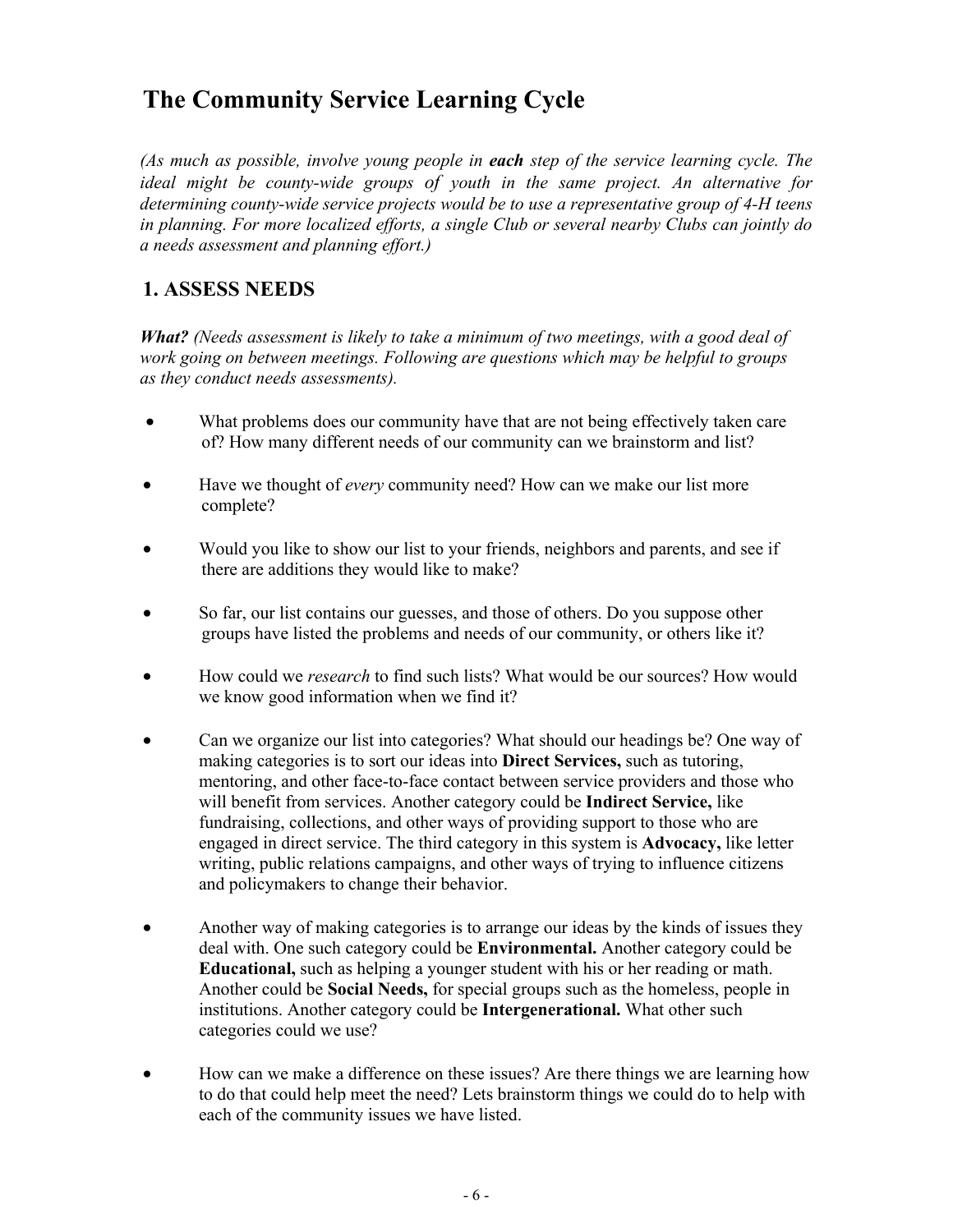- Service learning is supposed to help us learn, as we help others and our community. Which of the issues we have listed offers us good opportunities to learn, and to share what we have already learned with others?
- Some of our issues would take a great many people a very long time to fix. Others would cost a great deal. Which of our remaining issues are about the right size for us?
- Good Service Learning often involves several groups, or institutions which work together, or "collaborate" to address the issue. Can you think of other groups which might be willing to work with us to meet some of these community needs?
- Can we pick a limited number of issues to work on? What else do we need to know about the issue before we begin to plan? Who or what might have the information we need? With what other groups do we need to collaborate?
- Since our group varies in age, skills, and educational interests, the issues we select for service learning projects need to allow for a variety of service opportunities. Which of the ones we have been considering provide us with a variety of opportunities?

## **REFLECTION on Needs Assessment**

**Sharing -** Was it harder or easier than you expected to do a community needs assessment? What is your overall reaction to the experience? Do particular parts of what we did stand out for you? How do you feel about our results?

**Analyzing -** What patterns did you recognize in the process we just completed? We started by brainstorming our individual ideas and opinions. What other levels of organization did we consider beside individual? What other evidence did we consider beside our opinions? Were our various sources consistent in the information they gave? How did we decide which ideas were the best ones?

**Generalizing -** What other groups might do community needs assessments? Why? Do you suppose they might go about it differently? Can you think of other times in the future when you might be able to apply what you have learned as we did this assessment? Can you think of other occasions when the information we have learned about our community will be useful?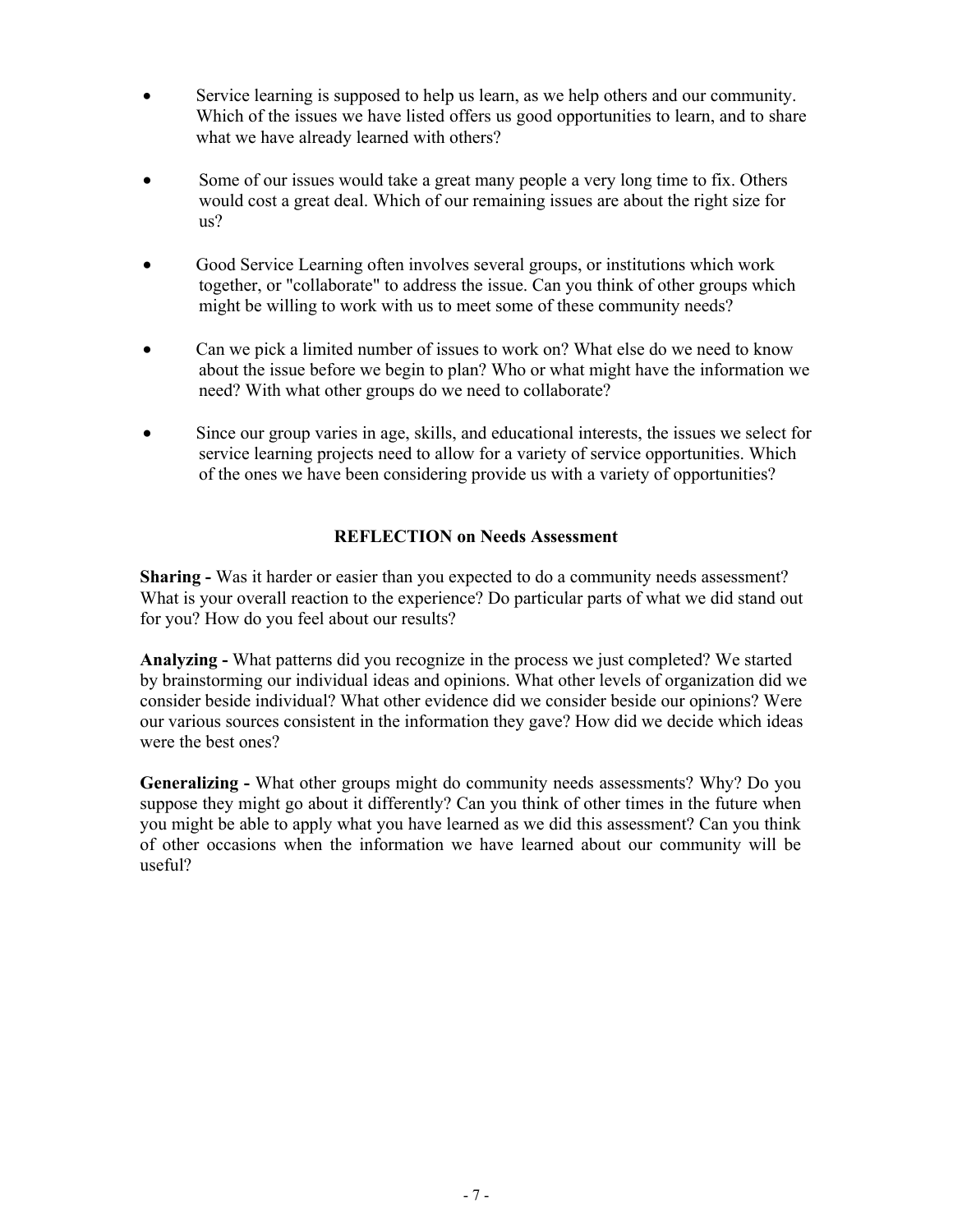## **Successful Collaboration**

Good Community Service Learning projects almost always require "collaboration", the process by which various groups, entities or individuals work together to accomplish a shared mission. Following are some things collaborators should agree on before working together.

- Shared vision and purpose
- Commitment to take part in shared decisionmaking, using agreed-on processes
- Shared allocation of resources: people, knowledge, skills and funds
- Jointly developed goals and objectives
- Clear roles and tasks
- Continuous communication
- How to keep records and evaluate
- Recognition for all collaborators

## **2. PLAN AND PREPARE**

*What? (Following are some headings you may wish to consider as your group develops its detailed plans for Community Service Learning. Representatives of collaborating organizations should be involved in the planning session, along with the youth and their leaders.)* 

DESIRED OUTCOME OF SERVICE:

EDUCATIONAL GOALS:

HOW WE CAN USE WHAT WE ARE LEARNING IN OUR SERVICE:

NUMBERS OF YOUTH TO BE INVOLVED:

ESTIMATED SERVICE TIME REQUIRED:

POTENTIAL COLLABORATORS:

PREPARING SERVICE PROVIDERS TO WORK WITH YOUTH:

PRE-SERVICE STUDY AND TRAINING:

PREPARATION FOR ADULT SUPERVISION:

RESOURCES NEEDED:

COMMUNICATIONS NEEDS: (Pre, During, and Post Service) Parents **Collaborators** Service Providers Public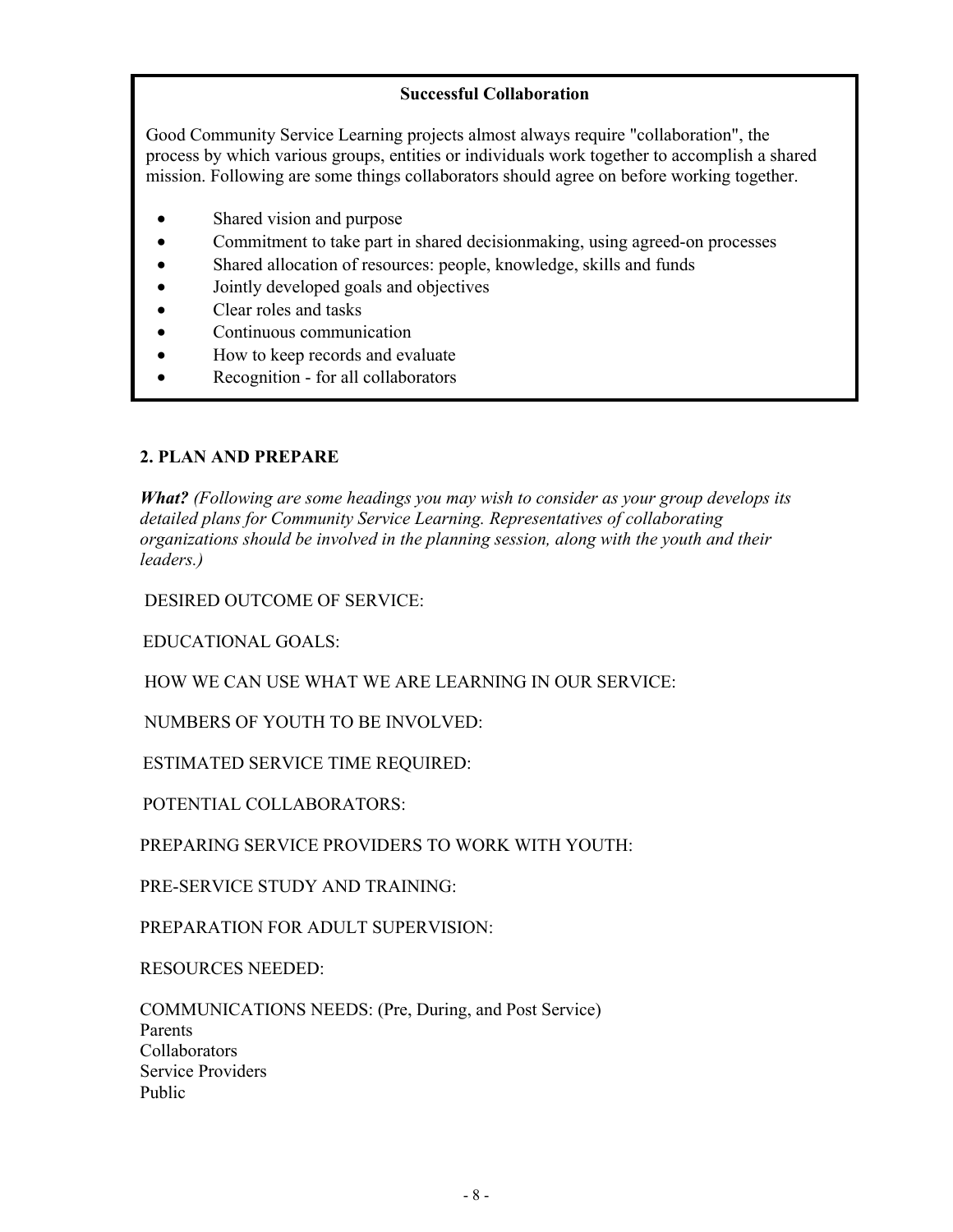## TRANSPORTATION NEEDS:

## SUPPLIES AND MATERIALS:

SECURITY:

PLANS FOR REFLECTION OPPORTUNITIES DURING SERVICE:

RECOGNITION OPPORTUNITIES:

## SPECIFIC ROLE DESCRIPTIONS FOR EACH INDIVIDUAL SERVICE POSITION:

Title - lends authority to the role Purpose - identifies the objective(s) for the role Success Criteria - basis for evaluation of the results Time Required - best realistic guess Responsibility - What is expected? Target Dates - which are fixed, which flexible? Resources and Training - what is available? Relationship - with other volunteers, staff Qualifications - what is essential?

## **REFLECTION on Planning and Preparation**

**Sharing -** How do you feel about our planning for a Community Service Learning Project? Do all of us feel it is "our" plan, now that we worked on it together?

**Analyzing -** Did we listen to everyone's ideas? Did everyone have some responsibilities? What was the hardest part to do? Are you confident that we have all the necessary planning completed?

**Generalizing -** Does this planning remind you of something you have done before? Beside 4-H, which other of your groups could use such a planning process? What kinds of jobs require planning skills such as we have just practiced? Would you like to have a career that required good skills in planning?

## **3. EXPERIENCE MEANINGFUL SERVICE**

Ongoing support should be provided for each youth volunteer during the service experience. If the service activity involves a group of 4-H'ers working together, the coaching and support should probably come from 4-H. If the service activity involves individual youth who are working as volunteers in another agency, the agency should provide the coach/mentor for the youth. This role is much like the coach/player relationship. The coach is nearby, observing the activity, providing immediate feedback and guidance, and helping the youth volunteer understand the big picture. Whenever possible, the youth volunteer should have the chance to try his or her own ideas, methods or approaches to reach the clearly-defined objective.

Recognition, including praise for good work, should be given frequently and as close to the accomplishment as possible. Opportunities for youth volunteers to interact with the beneficiaries of their service strengthens the impact of the experience on the youth, and increases their satisfactions.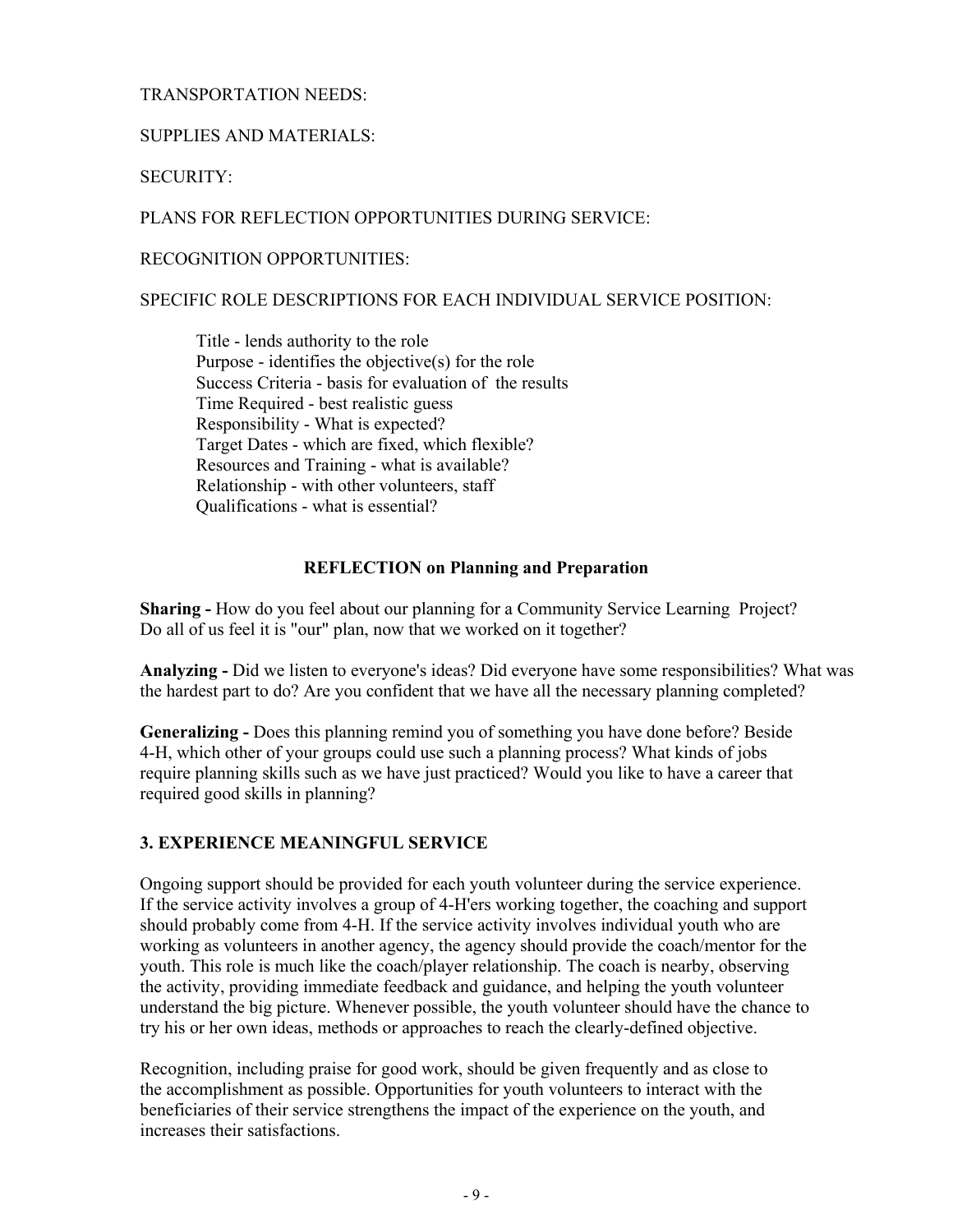## **REFLECTION DURING SERVICE**

Reflection involves active, persistent, and careful consideration of what is happening in light of the needs which led to the service, the educational goals of the volunteer, and the service goals. Preparation for observation and reflection before the service is essential. To allow for individual differences in learning style, youth should be able to choose from among a variety of structured ways of reporting back on their service learning experience. There are three possible media:

Writing - Journals, reports, plays, stories, poems, news articles, letters, display, etc.

**Speaking -** Demonstrations or oral reports to the 4-H group or collaborators public speeches to parents, community groups, testimony before policy making bodies, radio interviews, discussions with community members or experts on an issue, small group discussion, whole group discussion, one-on-one dialog with a mentor/coach, debate, etc.

**Performing** and **Multimedia -** Drama, music or theater presentation, painting, drawing, collage, scrapbook, portfolio, photo, slide or video essay, Web page, etc.

*There are three types of Reflection. All are significant and should be included in service learning, whatever the media chosen.* 

**Cognitive -** What youth volunteers learn from an experience: information, data, alternative ways of knowing or perceiving, transferring of knowledge already learned into a new setting.

**Affective -** What youth volunteers feel as a result of an experience: emotions, attitudes, changes in concept of self.

**Process -** What youth volunteers learn from experiencing a process: how to plan, results of one way of making decisions versus another, refinement of skills of working in groups.

## **4. ANALYZE AND GENERALIZE**

*So What?* At the conclusion of the actual service phase of the activity, it is extremely important for the entire group of participating youth and adult volunteers to have an opportunity to report back to each other on the reflections they developed during their service. As a group they should reach some joint conclusions on the successes of their projects, what has been learned, and what might have been done more effectively. Youth should be involved in some formal evaluation of their service learning effort, such as the Standards of Quality or the Service Learning Rubric on the following pages. Youth should also participate actively in informing the community of their accomplishments.

Some authorities suggest that this step must include a celebration of accomplishments. If a wide variety of reflections have been prepared by the participating youth and adult volunteers, the analyze and generalize steps might take the form of a Share Fair which includes parents and collaborators. This could incorporate both recognition and celebration for participants.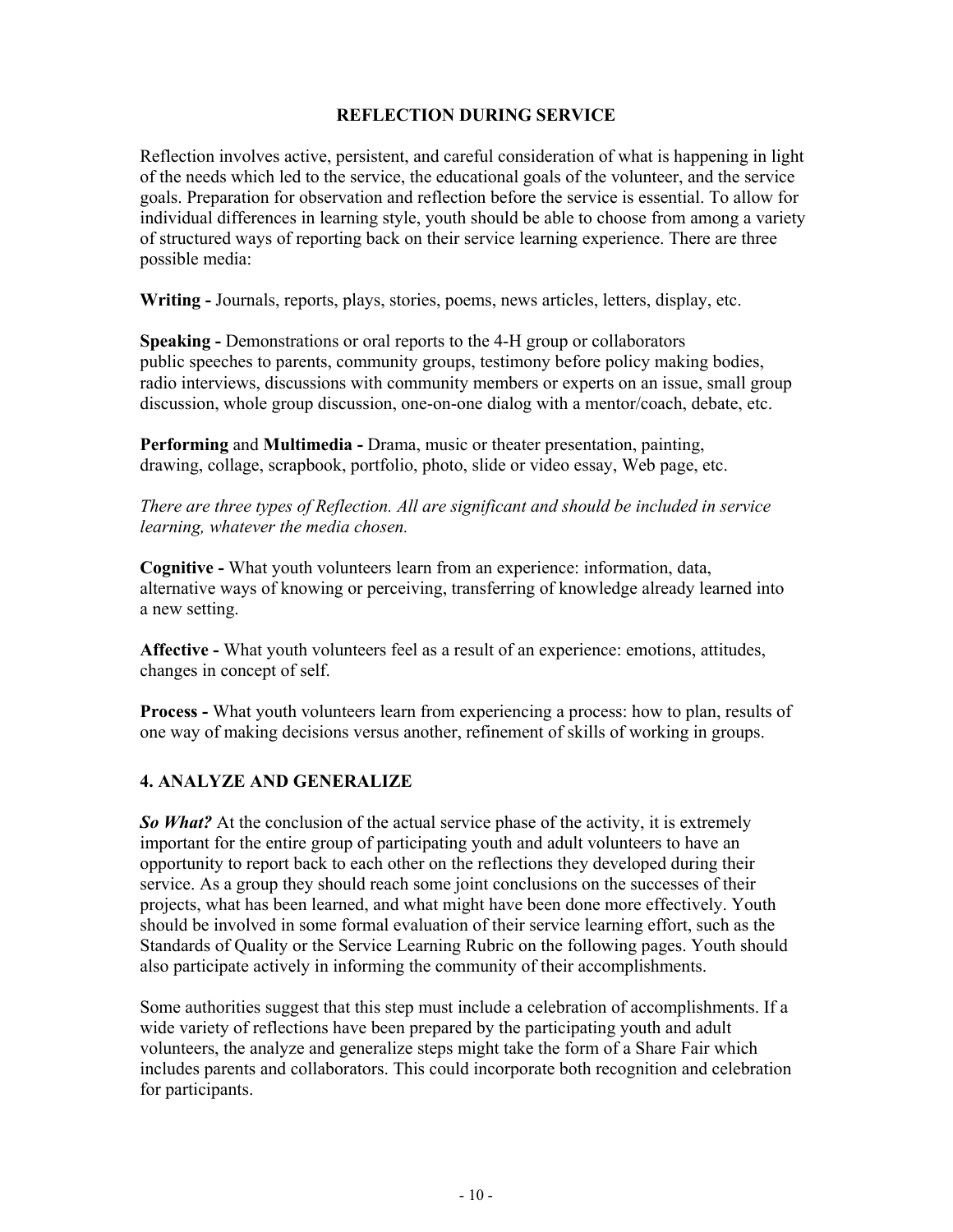## **5. NEW APPLICATION**

*Now What?* Community Service Learning should be *cyclical.* A successful service learning opportunity should conclude with at least the initial steps toward yet another service learning cycle. Part of this is an assessment of new knowledge, skills and attitudes which have been developed. Another is a re-assessment of the original problem or community need which led to the service. Has the situation now changed? Is the problem completely solved, or has it changed in character? As a result of the service learning cycle, does the group now have the skills to take on a more challenging service role? Do other groups need to be informed of the problem or need, and the service opportunities it presents? Did the group uncover other community needs which match their interests and capabilities?

Even if the group decides not to begin another service learning cycle on the original issue at this time, they should consider the additional applications (throughout their lives) for the new knowledge, skills and attitudes they have acquired. Considering ways to apply their learning helps convince youth of its value, and makes it more likely that the new learning will eventually be used in a variety of ways.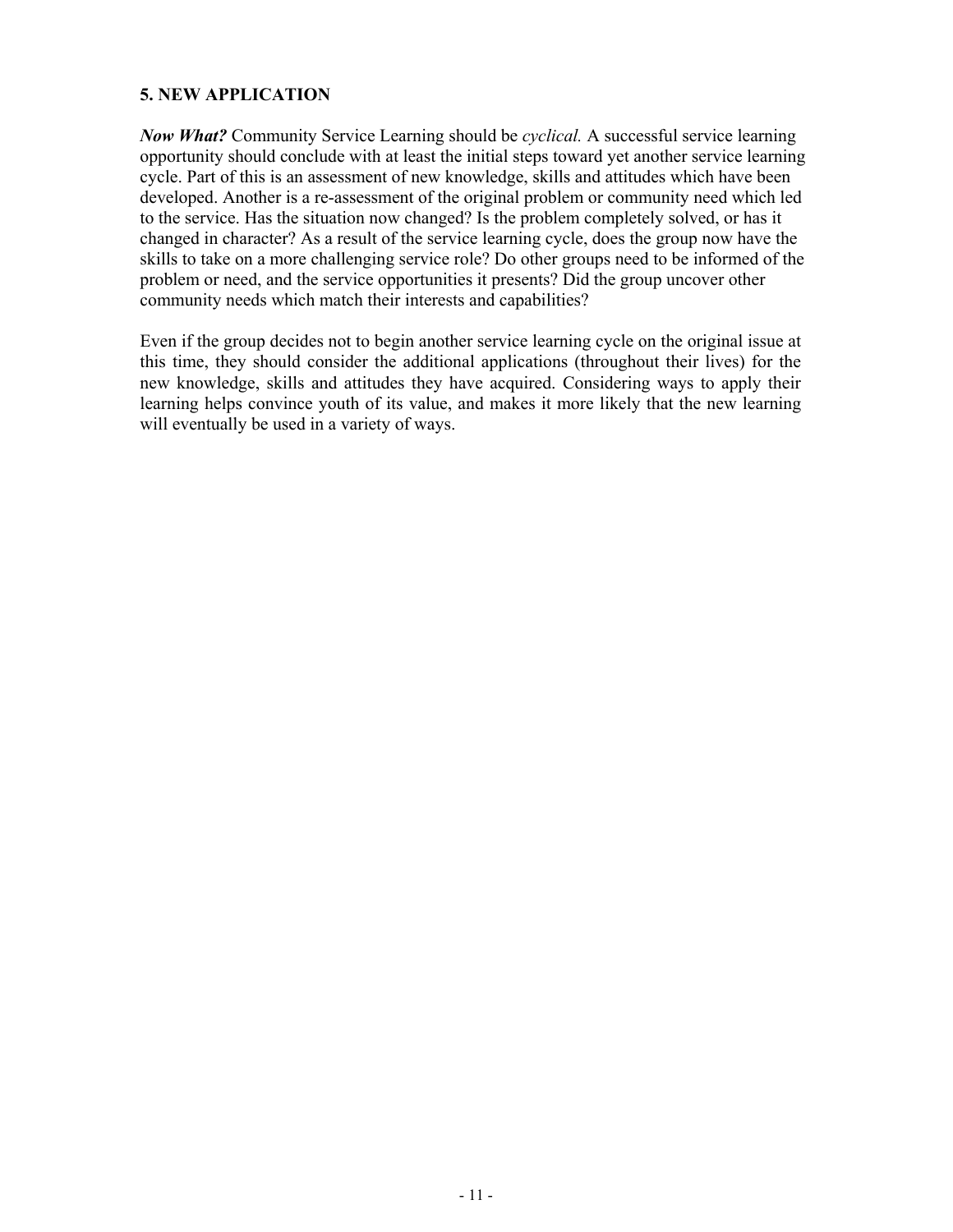# **Service Learning Rubric For Project Evaluation**

Thanks to Dr. Mary J. Seike, UNI, for rubric framework

|                                                                                                     | <b>Strong Impact</b>                                                                                                       | Good Impact                                                                                             | Some Impact                                                                                                     | Minimal Impact                                                                                             |
|-----------------------------------------------------------------------------------------------------|----------------------------------------------------------------------------------------------------------------------------|---------------------------------------------------------------------------------------------------------|-----------------------------------------------------------------------------------------------------------------|------------------------------------------------------------------------------------------------------------|
| 1. Meet actual<br>community needs                                                                   | Determine by<br>current research<br>conducted or<br>discovered by<br>youth with leader<br>assistance where<br>appropriate  | Determined by<br>past research<br>discovered by<br>youth with leader<br>assistance where<br>appropriate | Determined by<br>making a guess<br>at what<br>community<br>needs may be                                         | Community<br>needs secondary<br>to a project<br>leader wants to<br>do OR considers<br>only youth needs     |
| 2. Are<br>coordinated in<br>collaboration<br>with community                                         | Active, direct<br>collaboration with<br>community by the<br>leader and youth                                               | Community<br>members act as<br>consultants in the<br>project<br>development                             | Community<br>members are<br>informed of the<br>project directly                                                 | Community<br>members are<br>coincidentally<br>informed or not<br>at all<br>knowledgeable                   |
| 3. Are integrated<br>in subject matter<br>curriculum                                                | Service learning<br>as instructional<br>strategy with<br>content/service<br>components<br>integrated                       | Service learning<br>as a teaching<br>technique with<br>content/service<br>components<br>concurrent      | Service learning<br>part of<br>curriculum but<br>sketchy<br>connections,<br>with emphasis<br>on service         | Service learning<br>supplemental to<br>curriculum, in<br>essence just a<br>service project or<br>good deed |
| 4. Facilitate<br>active student<br>reflection                                                       | Youth think,<br>share, produce<br>individually and<br>as group members                                                     | Youth think,<br>share, produce,<br>group reflection<br>only                                             | Youth share<br>with no<br>individual<br>reflective<br>products                                                  | Ran out of time<br>for true<br>reflection; Just<br>provided a<br>summary of<br>events                      |
| 5. Use new<br>academic<br>skill/knowledge<br>in real world<br>settings to extend<br>beyond the club | All youth have<br>direct application<br>of new skill or<br>knowledge in<br>community<br>service                            | All youth have<br>some active<br>application of<br>new skill or<br>knowledge                            | Some youth<br>more involved<br>than others or<br>little community<br>service<br>involvement                     | Skill knowledge<br>used mostly in<br>the organization;<br>No active<br>community<br>service<br>experience  |
| 6. Help develop<br>sense of caring<br>for and about<br>others                                       | Reflections show<br>affective growth<br>regarding self in<br>community and<br>the importance of<br>service                 | Reflections show<br>generic growth<br>regarding the<br>importance of<br>community<br>service            | Reflections<br>restricted to pros<br>and cons of<br>particular<br>service project<br>regarding the<br>community | Reflections<br>limited to self-<br>centered pros and<br>cons of the<br>service project                     |
| 7. Improve<br>quality of life for<br>person(s) served                                               | Facilitate change<br>or insight; Help<br>alleviate<br>suffering; Solve a<br>problem; Meet a<br>need or Address<br>an issue | Changes enhance<br>an already good<br>community<br>situation                                            | Changes mainly<br>decorative, but<br>new and unique<br>benefits realized<br>in community                        | Changes mainly<br>decorative, of<br>limited benefit or<br>are not new and<br>unique                        |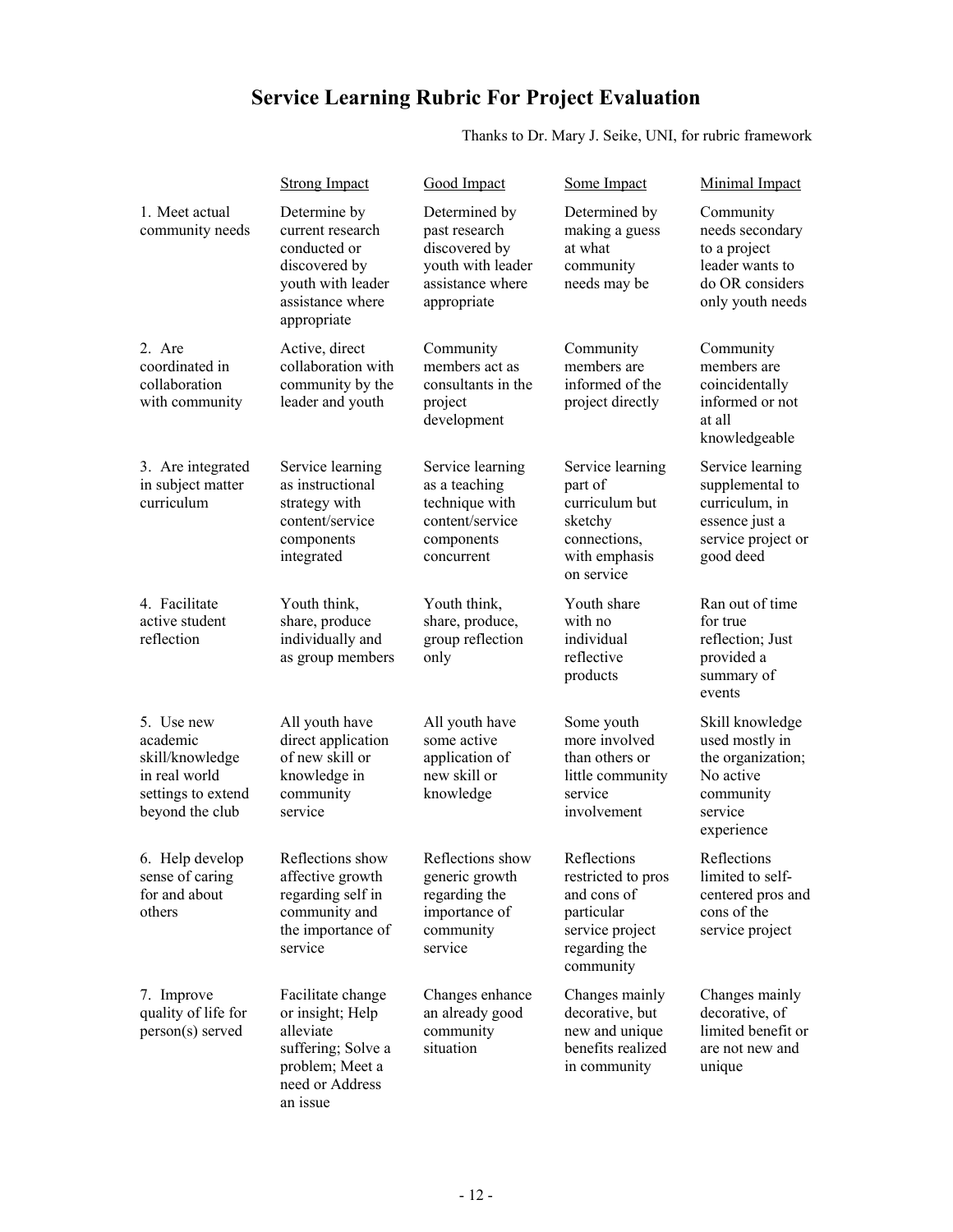## **Standards of Quality in Community Service Learning**

*- You have a high quality community service learning program if you can answer yes to all of the following questions!* 

- 1. Are youth involved in assessing real and meaningful community needs and alternatives?
- 2. Do youth participate in deciding who will do what by when?
- 3. Is the planned service activity age appropriate and supervised by a responsible adult?
- 4. Is the planned service activity safe, and free of the operation of vehicles or machinery which require technical training?
- 5. Is the service activity meaningfully connected to subject matter the youth have been learning? Does it provide them with opportunities to use their newly acquired subjectmatter skills and knowledge in real life situations in their own communities?
- 6. Will the proposed service meet actual community needs? Will it meet the needs of individuals with whom the youth will meet and interact?
- 7. Are community groups, agencies, organizations and/or schools partners in the project? Will youth experience and understand collaboration? Does the service learning connect 4-H and its community in new and positive ways?
- 8. Does your planned community service provide structured time for a young person to think, talk, and write about what he/she did and saw during the actual service activity?
- 9. Does the plan include opportunities to inform families and the community of the service (and learning) that has taken place?
- 10. Does your service opportunity promote healthy self esteem, moral and intellectual maturity, responsibility to self and others, and taking an active role as a citizen? Does it promote career exploration and work force skills which benefit youth and society?
- 11. Will youth be meaningfully involved in evaluating the project?
- 12. Will there be opportunities for youth to consider new applications for what they have learned from their service learning experience?
- 13. Will youth's efforts be recognized by those served, including their peers, 4-H itself, and the community?
- 14. Are youth differences in age, interests and ability provided for with service opportunities?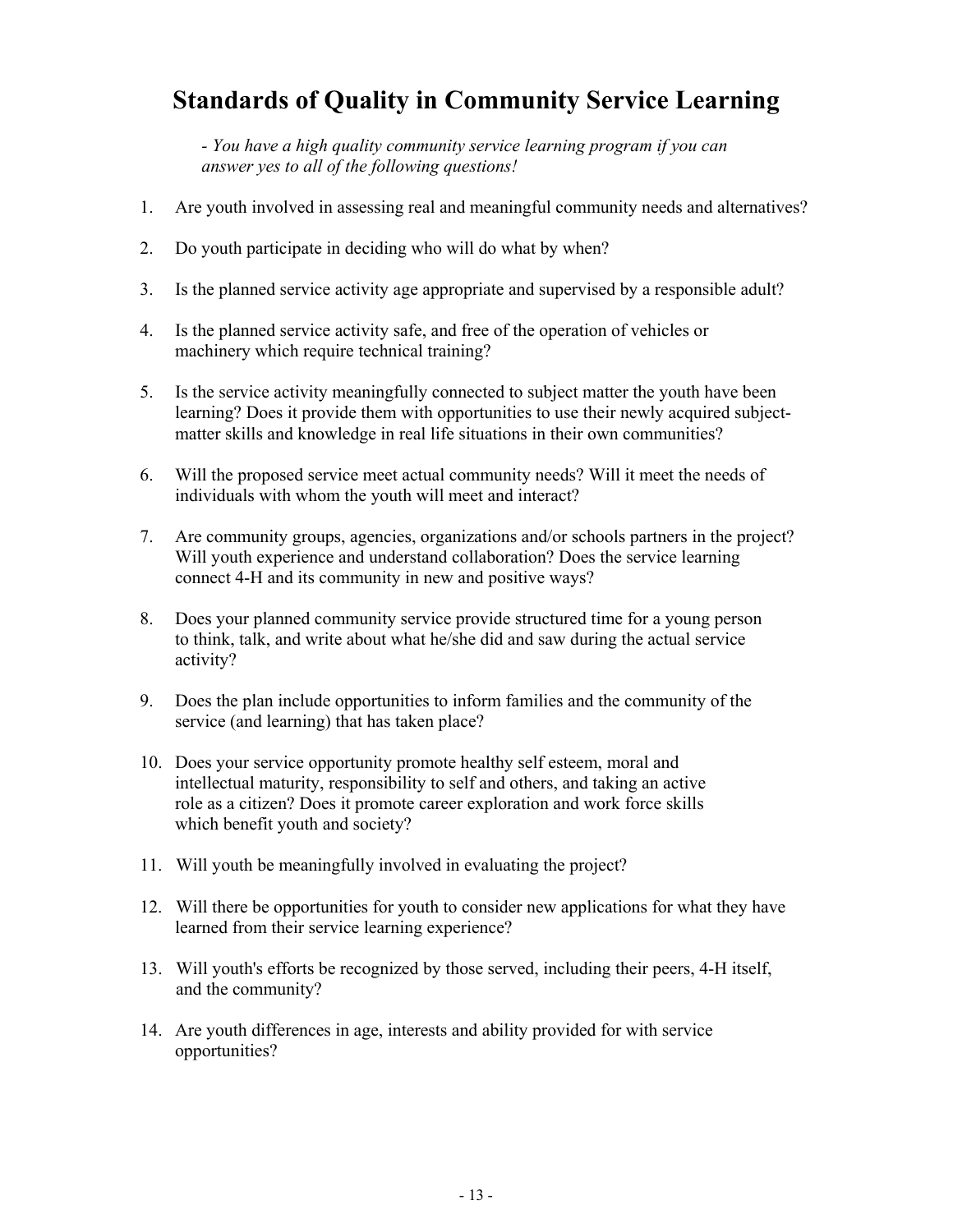## **Community Service Learning Project Ideas by 4-H Curriculum Category**

## **A CITIZENSHIP AND CIVIC EDUCATION**

## **AB Citizenship**

Advocate for youth issues with governing bodies.

Organize a Christmas Center - where those who can't afford to buy gifts for their families can go to get clothes, toys, household items, food. Needy can be referred by school, DFS, a doctor, a church.

Organize a "Community Service" class at the fair, where all 4-H'ers are encouraged to make and exhibit items which will later be donated to charities.

Write a proposal asking that a vacant lot be turned into a playground. Follow up, and build the playground. Write a proclamation for Community Beautification Week. Get mayor to sign it. Distribute copies to newspapers, radio stations, organizations, businesses. Get kids to volunteer.

## **AC Cultural Education**

Adopt a new immigrant family-help them connect to the community. Make ethnic holiday cookies for shelters, hospitals, nursing homes. Organize a cultural festival to celebrate and share diversity (and food!) Build a memorial for veterans, or for founders of the community.

#### **AD Global Education**

 Investigate needs, Publicize, Collect and process items needed for disaster relief. Trick or Treat for UNICEF.

#### **AE Intergenerational Programming**

Senior Pals - non-relatives, not in nursing homes. Monthly visits by one youth. End of year picnic. Establish a once-a-week visit and activity time for a nursing home. Collect oral histories from the oldest residents, print and share them. Help an elderly neighbor - mow, pull weeds, shovel snow, paint, whatever needs to be done. Read to elderly with limited vision. Write letters for elders with limited vision or hand usage.

#### **AF Understanding Physical and Mental Limitations**

Older 4-H'ers conduct special 4-H program for institutionalized handicapped. Put extra effort into recruiting handicapped youth into ongoing 4-H programs.

## **B COMMUNICATIONS AND EXPRESSIVE ARTS**

#### **BA Communication Arts**

Read or tell stories to kids every week in preschools. Tutor younger kids to improve reading, writing skills. Make a list of hotlines for kids who need help. Distribute the list widely to kids, maybe as a billfold card.

## **BB Performing Arts**

Presenting special talents (dance, music) to nursing homes. Christmas caroling to elderly and shut-ins.

## **BC Visual Arts**

Make Holiday cards for people in nursing homes, hospitals - year round. Make small seasonal decorations for shut-ins, nursing homes, hospitals. Design and paint a mural in a public place *with permission!*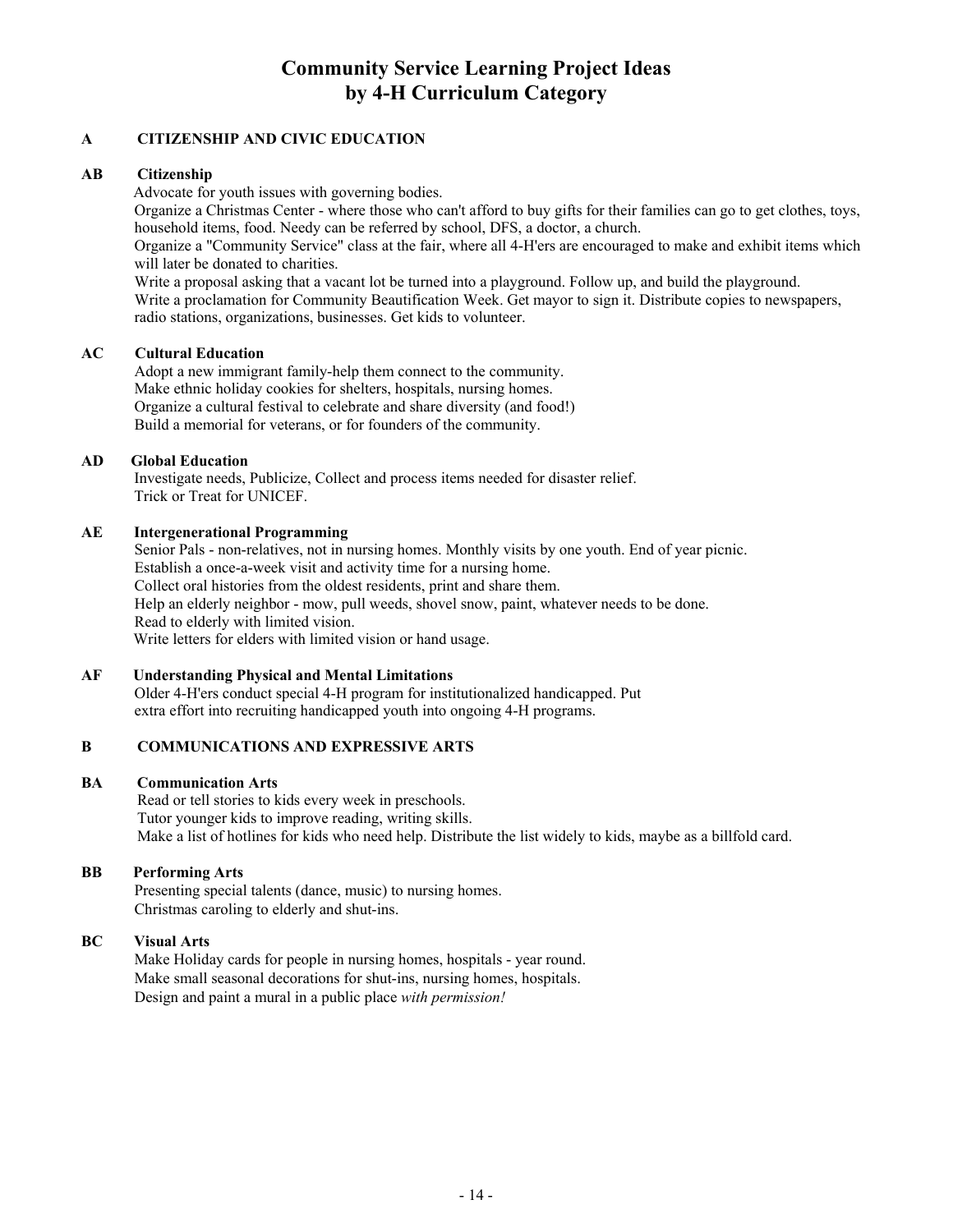## **C CONSUMER AND FAMILY SCIENCES**

## **CA Child Development, Child Care, Babysitting**

Volunteer to help in preschools, after school child care. Lead a 4-H project for kids in after school programs. Organize a reading program for children of working mothers at a local business.

## **CB Clothing and Textiles**

 Recycle discarded clothing into useful items for the needy. Make quilts for overseas, homeless.

## **CC Consumer Education**

 Deliver demonstrations, presentations on consumer issues. Organize, promote, and volunteer in food recovery efforts to benefit those in need. Organize a Neighborhood Crime Watch and engraving of valuables in homes.

## **CD Home Environment**

 Help shut-ins with needed home maintenance, renovation. Clean up or paint over graffiti.

## **CE Parenting and Family Life Education**

 Develop a brochure of all services and helps available to parents; distribute throughout the community. Volunteer to help with child care for those who can't afford to pay.

## **D ENVIRONMENTAL EDUCATION AND EARTH SCIENCES**

## **DA Environmental Stewardship**

 Deliver stewardship presentations to elementary classes. Install 4-H stenciled trash cans in community parks.

## **DB Earth, Water and Air**

 Spray warnings on stormwater sewers that flow into rivers, lakes. Restore riparian zones (stream banks) on nearby streams. Control erosion on public lands such as parks.

## **DC Energy**

 Deliver demonstrations on energy conservation to schools, PTA, Service Clubs, etc. Offer to do home surveys to advise on weatherproofing and energy conservation.

## **DD Forests, Rangeland and Wildlife**

 Organize a community Arbor Day celebration - plant trees in public areas. Plant wildlife food plots in public and private lands. Advocate for parks, greenbelts. Plant wildflowers in public rights-of-way. Establish demonstration plot of native plants in a park. Become an active member of an environmental or wildlife organization.

## **DE Outdoor Education/Recreation**

 Conduct a Day Camp for 5-7 year olds in poor neighborhoods. Organize a "Volksmarch" of historic parts of your area, at a beautiful time of year. Collect for, build and install playground equipment.

## **DF Waste Management**

 Organize an "Adopt a Highway (or road) Campaign". Promote a special summer week for city-wide cleanup. Involve ALL youth groups. Demonstrate home and yard composting throughout the community. Get your school to stop using environmentally unfriendly packaging in the lunchroom.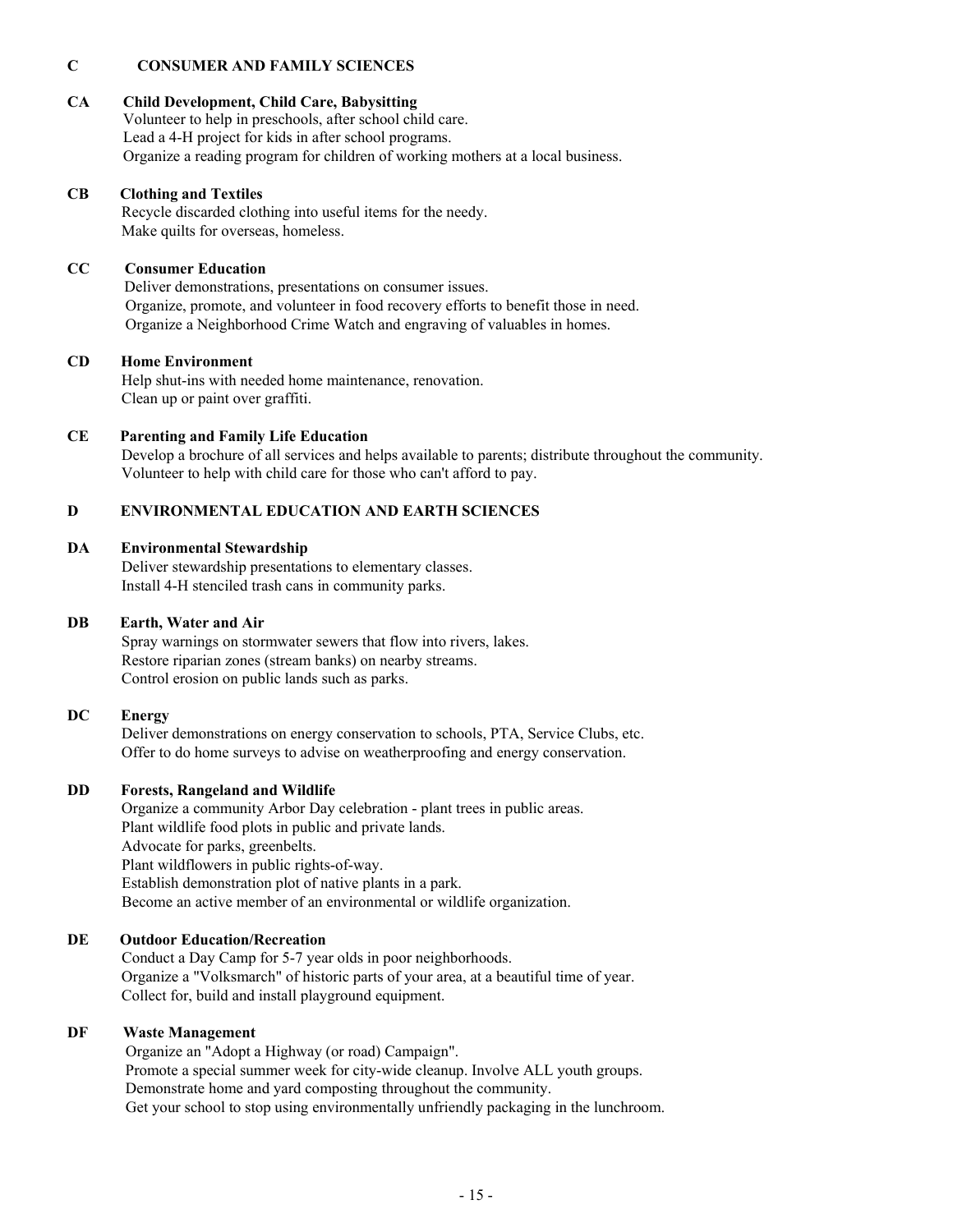## **E HEALTHY LIFESTYLE EDUCATION**

#### **EA Chemical Health**

Present anti-Drug programs for schools. Organize "kick butts" (anti-smoking) program for junior and senior high schools.

#### **EB Mental and Emotional Health**

Advocate or raise funds for mental and emotional health services needed in your community. Organize and staff a youth crisis hotline.

#### **EC Foods and Nutrition**

 Taking food baskets to shut-ins Helping cook and serve at center for homeless Promote and take part in food recovery programs in restaurants, etc. for the needy.

#### **ED Physical Health**

 Deliver presentations on health and exercise to teens, schools, service clubs, etc. Establish a fitness course in a public park.

 Organize active events such as bike hikes, share health tips with participants. Sponsor a community blood drive. Contact past donors, set donation appointments, send reminder post card, put up posters, do radio spots, help unload the bloodmobile, setup, assist as Gophers. Junior leaders sponsor cash awards to get 4-H Clubs to get older teens and parents to donate.

#### **EE Safety**

Present Safety Demonstrations and programs at schools. Conduct safety surveys of homes, farms, tagging safety hazards. Organize and conduct a hunter safety course in the community. Campaign for streetlights or crosswalks at dangerous intersections.

#### **F PERSONAL DEVELOPMENT AND LEADERSHIP**

#### **FA Career Exploration and Employability**

Volunteer with service agencies that allow you to explore careers of interest. Advocate for training and jobs for those leaving welfare.

#### **FB Critical Thinking Skills**

Tutor younger children who need help. Serve on church, community boards and committees.

## **FC Economics, Business and Marketing**

Organize a feeder calf sale, fat animal sale at the fair. Volunteer to help with a "Mini-Society" Youth Entrepreneurship program.

#### **FD Introductory 4-H Projects**

As a group, clean up a public place, such as a park, school grounds, courthouse lawn.

#### **FE Hobbies and Collections**

Displaying collections at nursing homes. Find a younger kid who needs a friend, and introduce them to your hobby.

#### **FF Leadership Skills Development**

 Serve on church, community boards and committees. Serve as superintendents at the county fair. Every teen serve as a 4-H Junior Leader.

#### **FG Leisure Education**

Provide special Holiday activities for nursing homes. Assess community leisure needs, campaign with authorities for needed activities.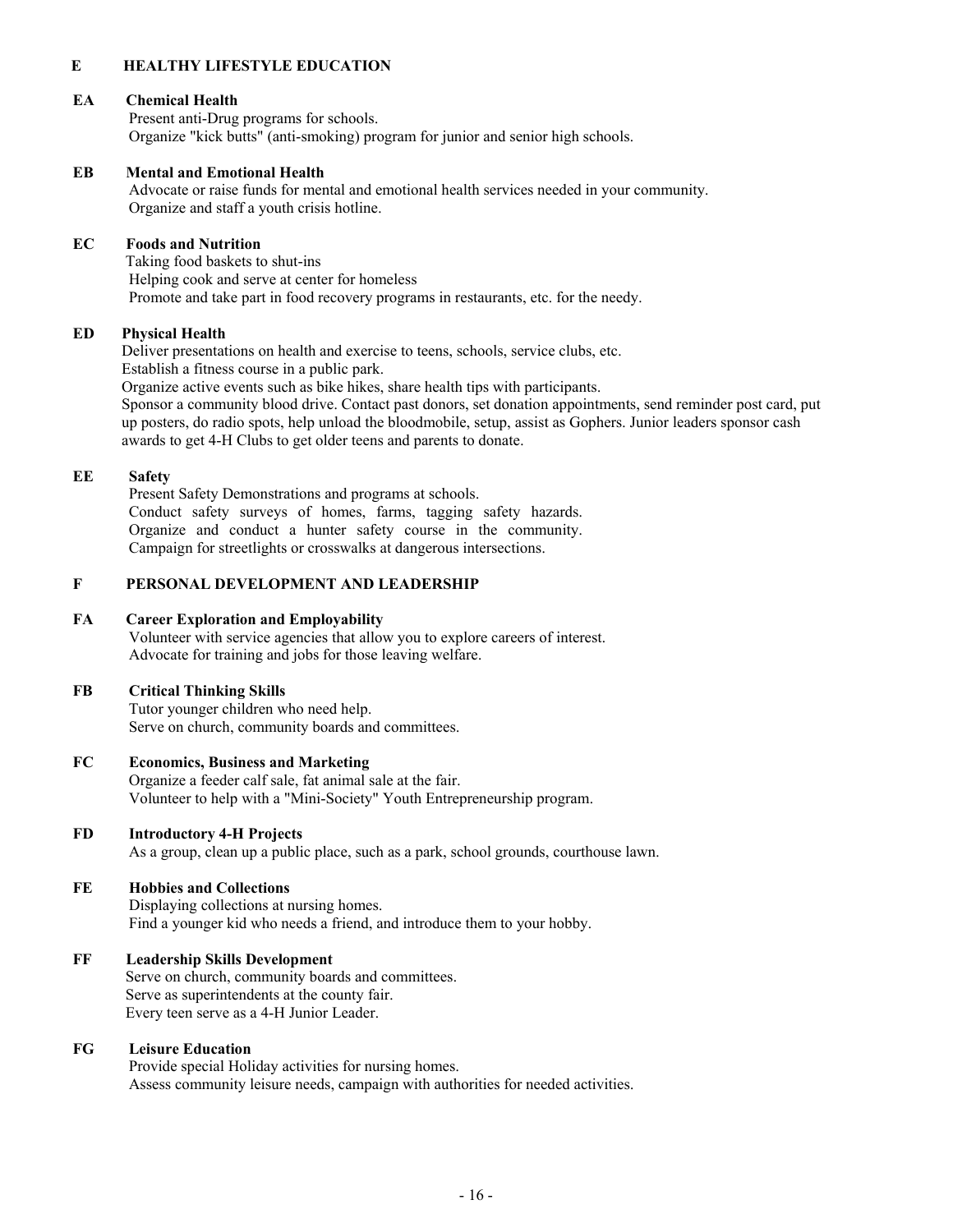#### **FH Personal Development**

Volunteer individually in agencies that interest you. Identify something you are not good at, and use a volunteer experience to improve your skills.

#### **FI Reading Literacy**

 Collect used children's books, make them available to those in need. Set up a book exchange, so kids can trade in ones they have read for ones they have not. Organize a reading circle for children at a local library. Work with your school to tutor students who need special help. Organize a reading program at a school summer playground activity.

## **FJ Social Recreation Skills**

 Leading Bingo, other games for nursing home residents. Organize and conduct community celebrations.

#### **FK Values Clarification/Character Education**

 Letters to the Editor and call in shows reacting to local concerns of youth. Testimony before city, county boards and councils to address problems facing local youth.

## **G PLANTS AND ANIMALS**

#### **GA AG in the Classroom**

Farm Day for nursing home residents. Petting zoo at the fair, community events.

#### **GB Animals**

 Take pets to nursing homes once a month. Establish a petting zoo at a military base. (For the KIDS, not the soldiers!) Raise Guide Dog or Helper Dog puppies. Volunteer at the animal shelter. Get involved with humane society in controlling local pet population, reducing strays, arranging for free or inexpensive spaying and neutering in low income areas.

#### **GC Plants**

Establish flower and vegetable gardens at nursing home. Help residents care for them. Establish kid community garden in a vacant lot, with 4-H'ers organizing, serving as resources. Plant flower beds in public places such as Courthouse, schools. Restore a neglected cemetery.

## **H SCIENCE AND TECHNOLOGY**

#### **HA Science/Technology Literacy**

Present science demonstrations in elementary schools. Tutor younger kids who have trouble with science.

## **HB Biological Sciences**

Conduct a chick embryology program at a school ... or in ALL schools.

## **HC Technology and Engineering**

 Repair and paint a house for a needy family. Mentor younger children to introduce them to computers. Make wooden holiday gifts for needy children. Tune up, sharpen and adjust lawn care machinery for those who need it.

## **HD Physical Sciences**

 Demonstrate Model Rocketry to younger youth, explain the science behind it. Test samples of local drinking water for lead.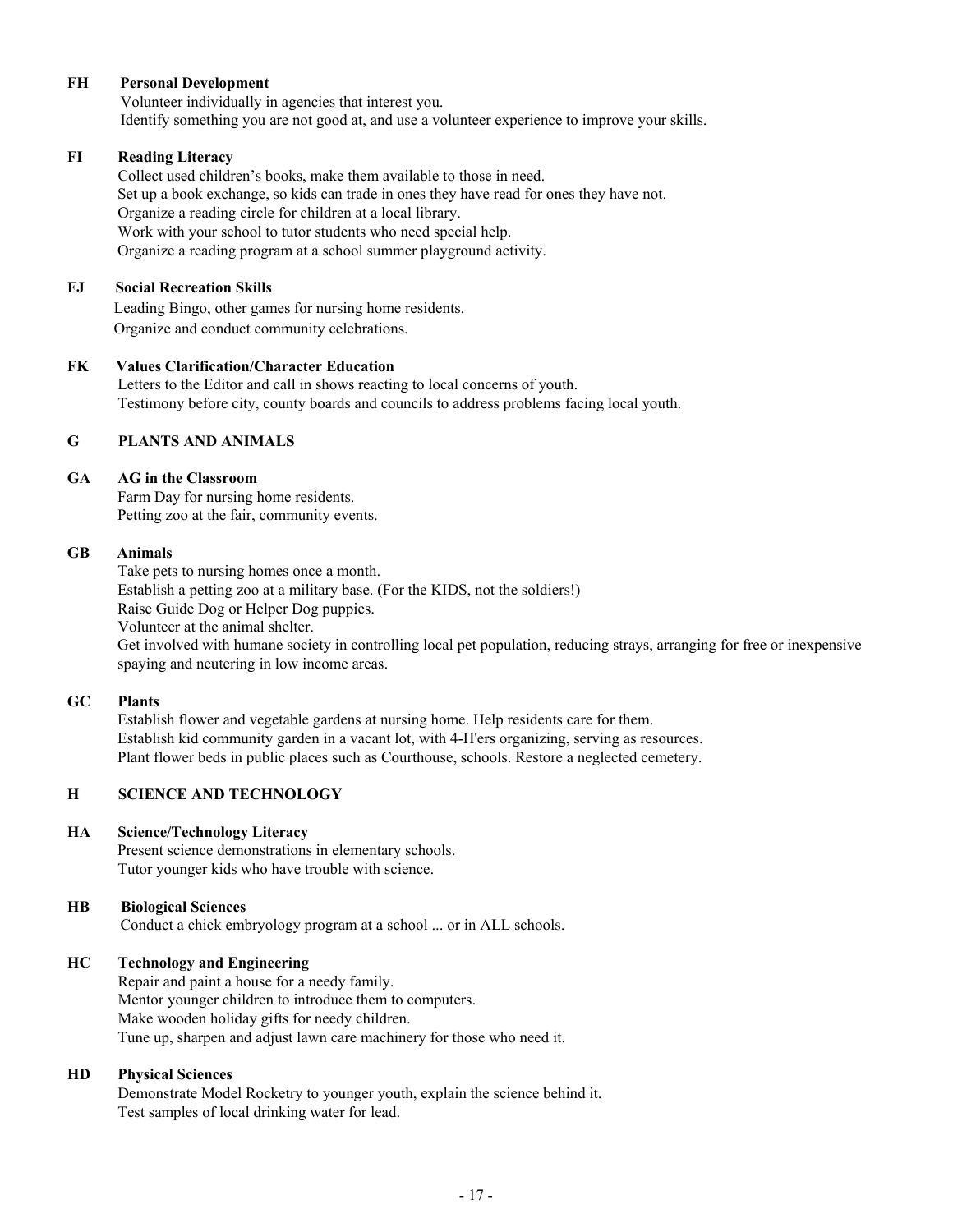## **RESOURCES**

#### **WEBSITES**

- America's Promise The Alliance for Youth is the official archive of the Presidents' Summit for America's Future. Articulates the five fundamental resources for children and youth and shares program examples. You will be asked to register your profile and get involved in this effort. You will receive future e-mail updates and information about America's Promise. http://www.americaspromise.org
- American Promise, PBS's series in a website offering two areas, the Community Action Guide and the Public Discussion Center. The Action Guide includes 24 different projects, their details and who to contact for more information. In the Public Discussion Center, there's an area for teachers to discuss how to do different lessons. http://pbs.org/ap/
- America Reads Challenge: Resource directory of partnership organizations for the Family Involvement Partnership for Learning. http://www.ed.gov/inits/americareads
- CityKids CyberLinks: Homepage incorporates coalition activities, chats, information on issues of concern to youth, and updates on current CityKids programs, teaching youth principles. Encourages youth across the nation to get involved. http://www.citykids.com
- The Coalition for America's Children is one-stop shopping for people who want to learn what they can do to help children. http://www.kidscampaigns.org
- Constitutional Rights Foundation, http://www.crf-usa.org
- Giraffe Project website includes profiles of community heroes, "giraffes," who have stuck their necks out for the common good. You can nominate community heroes. The site also has inspiring news articles and quotes as well as information on the project's K-12 curriculum and its speaker program. http://www.giraffe.org
- Just Add Kids: Resource directory of partnership organizations for the Family Involvement Partnership for Learning. 1-800-USA-LEARN www.ed.gov/Family/JustAddKids
- **National Association of Partners in Education**, Supports development of partnerships that ensures success for all students. Provides training in partner development and sponsor the IDEALS program which focuses on developing partnership for service learning. http://www.napehq.org
- National Service-Learning Cooperative Clearinghouse has searchable databases on service-learning literature, programs, events, trainers, organizations and K-12 Learn and Serve America grantees. It has links to service-learning sites elsewhere on the web. You can enter information about your service-learning program, training or conference, or if you provide training or technical assistance on service learning, you can add your name to its referral database. You can also sign up for its K-12 Listserve, which will keep you in touch via E-mail with service-learning educators across the nation. www.servicelearning.org
- National Technical Assistance Center: http://www.nylc.org
- National Urban League is working hard to support programs that provide safe, stable, enriching environments where children can keep on learning between the hours of three and six pm. Learning values, learning social skills, learning to be responsible and productive members of their community. http://www.nul.org
- National Mentoring Partnership: Resources to plan and implement mentoring programs; community collaborations to support mentoring; excellent information on mentoring do's and don'ts; how-to's. http://www.mentoring.org

Neighborhood Networks is a community-based initiative to build computer learning centers that provide education, information and employment opportunities to residents of HUD's Multifamily Housing. A public-private partnership with HUD providing the framework for launching the initiative. http://www.hud.gov/nnw/nnwindex.html.

 Nonprofit Prophets is an interactive project that challenges groups of students to investigate a problem that they see in the world and then create a WWW Resource page on the Internet that teaches the world about the problem. Students select a topic (a list is provided), research the problem, locate nonprofit partners on the web to collaborate with, conduct ongoing communications with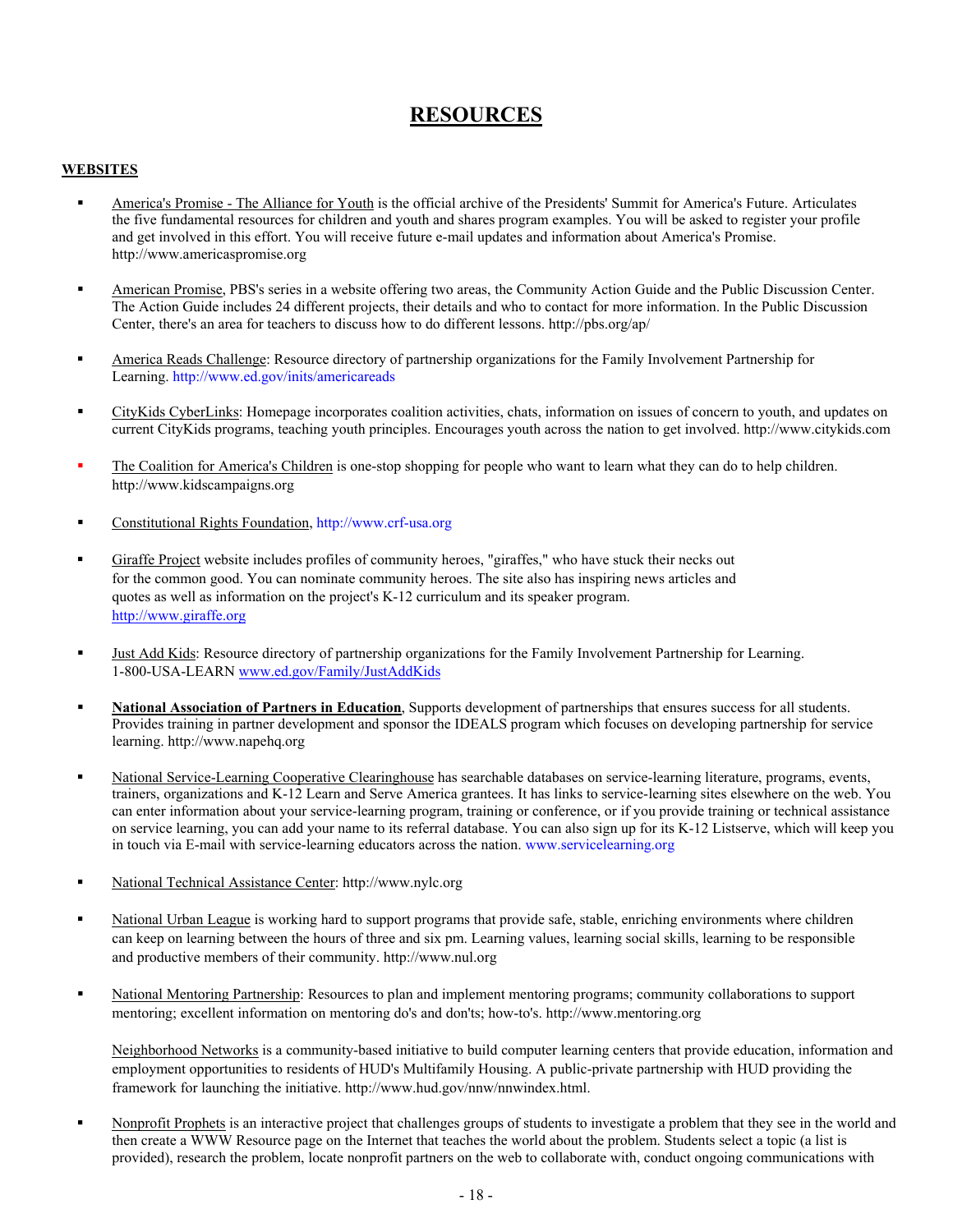professionals in the field, write articles on the problem, design a page, get feedback on the design, and publish a web page. http:/www.kn.pacbell.com/wired/prophets

- Read California: http://www.readcalifornia.org/resources\_orgs\_local.html
- Stand For Children: The focus this year is on healthy children, healthy communities. http://www.stand.org
- Volunteer America is an online initiative which connects thousands of volunteers with nonprofits who need them. A visitor logs on, and enters a relevant zip code and a timeframe of 1-4 weeks. Immediately, a full range of volunteer opportunities appears. Works in collaboration with numerous volunteer centers and nonprofit organizations nationwide. http://www.impactonline.org
- Youth in Action Network is an interactive free web site for young people, educators, organization members, and classrooms who want to learn about, and participate in, positive social action and service projects. Youth and educators from around the world come together to learn, communicate, and take action on issues related to topics such as the environment and human rights. The site has information and links to other sites problem areas, communication tools forums and chat areas, and take action tools. http://www.mightymedia.com/youth/
- Youth Service America: The largest site on the Internet devoted to service and volunteering. SERVEnet is a hub and workstation: an interactive community of people and organizations committed to solving real problems. Describes a wide variety of service programs already underway nationwide. http://www.servenet.org

#### **PUBLICATIONS**

#### **Service Learning**

Purchase the following four items from the National 4-H Supply Service Sourcebook. These four are recommended for use by 4-H in all States, Territories, and Counties.

National 4-H Supply Service, 7100 Connecticut Avenue, Chevy Chase, MD 20815-2934 Phone: (301) 961-2934, Fax: (301) 961-2937, Email: 4Hsupply@fourhcouncil.edu, Internet: http://www.4hmall.org



- *Youth In Governance,* by Community Partnerships With Youth, Inc., Indianapolis, IN (219-422-6493) *(National4-H Collection)* centers around the administrative functions and day-to-day workings of a board of directors. Its purpose is to encourage the participation of youth on boards and/or committees and to provide the knowledge needed to be an effective board/committee member.
- *Youth As Trustees,* by Community Partnerships With Youth, Inc., Indianapolis, IN, (219-422-6493) *(National 4-H Collection)* Focuses on helping youth understand trusteeship, the action involved, and the commitment needed. Its purpose is to empower youth to serve as trustees and to demonstrate this belief through community service.
- *The Kids Guide to Social Action: How to Solve Social Problems,* by Barbara A. Lewis, Free Spirit Publishing, Minneapolis, MN, 1991. *(National 4-H Collection)* A step-by-step guide to making social change, including 22 reproducible handout masters. A book for kids who want to make a difference - how to solve problems by turning creative thinking into positive action. Includes inspiring stories about real kids accomplishing great things.
- *TAXI Taking Anybody Into Expanded Involvement,* Published by National 4-H Council and 4-H USDA for adult staff development. *(National 4-H Collection)* Five different workbooks with training guides and assessment tools for different stages of volunteer development to help 4-H organizations develop individuals as volunteer program leaders.
- *101 Things You Can Do For Our Children's Future,* by Richard Louv (Anchor Books, Doubleday, NY, 1994 \$10, 354 pp.) An interactive workbook for parents and others who want to create a better life for children *now!* Practical, doable ideas to connect to the wider community.
- A*dventure of Adolescence: Middle School Students and Community Service,* by Catherine Z. Rolzinski (Youth Service America, Washington, DC, 1990). Case studies of community and school based programs for middle school students.
- *Building Bridges: Teens in Community Service,* by Eugene C. Roehlkepartain (Respec Teen, Minneapolis, MN, 1992). This brochure summarizes the value of teen involvement in community service. Free. (800) 888-3820.
- *Changing the Paradigm Kit,* by the Points of Light Foundation (Washington, DC, 1993). This kit includes a video, user's guide, and reports that grow out of the Foundation's Changing the Paradigm initiative on characteristics of agencies that effectively involve volunteers (including youth) in their programs.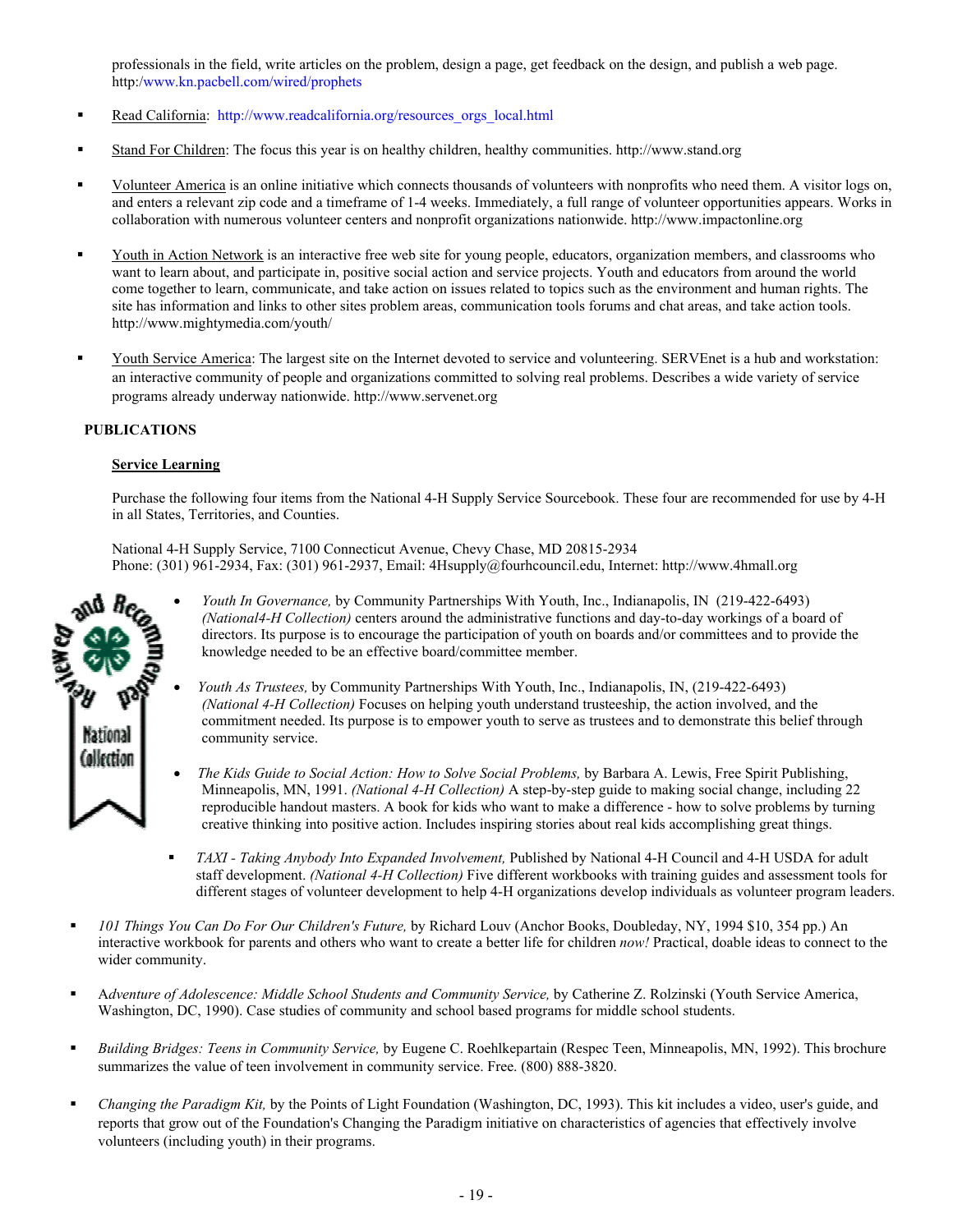- *Children as Volunteers: Preparing for Community Service,* by Susan J. Ellis, Anne Weisbord & Katherine H. Noyes (Energize, Philadelphia, PA, 1991). If you want to include elementary-age children in service, this booklet is a valuable guide.\*
- *City Youth: Education and Community Action* by Constitutional Rights Foundation, (Los Angeles, CA, 1995, (213)487-5590). Multidisciplinary service-learning activities that promote civic participation and student's understanding of their community. Student workbook has "checkpoints" for self-assessment of progress.
- *Collaboration Workbook: Creating, Sustaining, and Enjoying the Journey,* by Michael Winer & Karen Ray (Amherst H. Wilder Foundation, St. Paul, MN, 1994). A step-by-step guide to building a community collaboration. Adapts well to a service-learning partnership.
- **Combining Service and Learning: A Resource Book for Community Service and Public Service, Volumes I-III, edited by Jane C.** Kendall, (National Society for Internships and Experiential Education, Raleigh, NC, 1990). This three-volume collection of articles and case studies is indispensable for anyone serious about understanding the history, theory, and practice of service learning. Volume I focuses on theory; Volume II on practice; and Volume III on resources.
- *The Community Collaboration Manual,* by National Assembly of National Voluntary Health and Social Welfare Organizations (Washington, DC, 1991). Gives step-by-step guidelines for building and maintaining a community collaboration around youth issues.
- *Creating and Managing Partnerships for Service Learning: A Guide for Service-Learning Coordinators,* by Jim Pitofsky (National Association of Partners in Education, Alexandria, VA, 1994). This self-guiding manual takes you through awareness, needs assessment, goals and objectives, program design, partnership management, and other key issues in a service-learning partnership.
- *Educator's Guide to Community Service Projects Involving Children,* by The National Association of Elementary School Principals (NAESP) with USA Today, 1-800-872-7073
- *Everyone Wins When Youth Serve,* by the Points of Light Foundation, (Washington, DC, 1995, \$5). This booklet highlights the power of creating service-learning opportunities for youth in agencies. It discusses service-learning benefits of involving youth, concerns related to creating service-learning opportunities in agencies and first steps agencies can take to develop these opportunities.
- *Facts and Faith: A Status Report on Youth Service,* by Anne C. Lewis (Youth & America's Future: The William T. Grant Foundation Commission on Work, Family and Citizenship, 1988). This research report is an excellent summary of the impact, practice, and promise of service learning.
- *Get Ready for Anything!,* by the Points of Light Foundation (Washington, DC, 1992,\$3.75). A booklet, written for youth, tells the stories of seven communities where young people are making a big difference through youth leadership and service.
- *Growing Hope: A Sourcebook on Integrating Youth Service into the School Curriculum,* edited by Rich Willits Cairns & James C. Kielsmeier (National Youth Leadership Council, St. Paul, MN, 1991). This collection of the "best of the best" in service learning is a key resource for anyone interested in service learning. It explores the principles and practices, as well as numerous case studies from schools across the country.
- *How to Guide to Reflection: Adding Cognitive Learning to Community Service Programs, by Harry C. Silcox (Brighton Press,* Philadelphia, PA, 1993). Silcox presents a clear framework for understanding different types of reflection and their role in service learning.\*
- *Learning by Giving: K-8 Service-Learning Curriculum Guide,* by Rich Cairn (National Youth Leadership Council, St. Paul, MN, 1993). This binder overviews the elements of service learning and its impact, then presents the nuts and bolts of building a servicelearning program.
- *Learning Through Service,* by Kate McPherson, (Project Servant Leadership, Seattle, WA, 1989). A 24-page introduction to the concepts and practical issues in service learning from one of the experts.\*
- **Maryland's Best Practices: An Improvement Guide for School-Based Service-Learning, Maryland Student Service Alliance,** Baltimore, MD, 1994). Maryland is the only state to require service-learning for graduation. This guide, based on what schools have learned, provides practical ideas for engaging young people in school-based service.
- *National Youth Service: Answer the Call,* by Youth Service America (Washington, DC, 1994). A resource guide for youth and national service practitioners, educators, youth policy makers, as well as parents who are interested in knowing more about National and Community Service.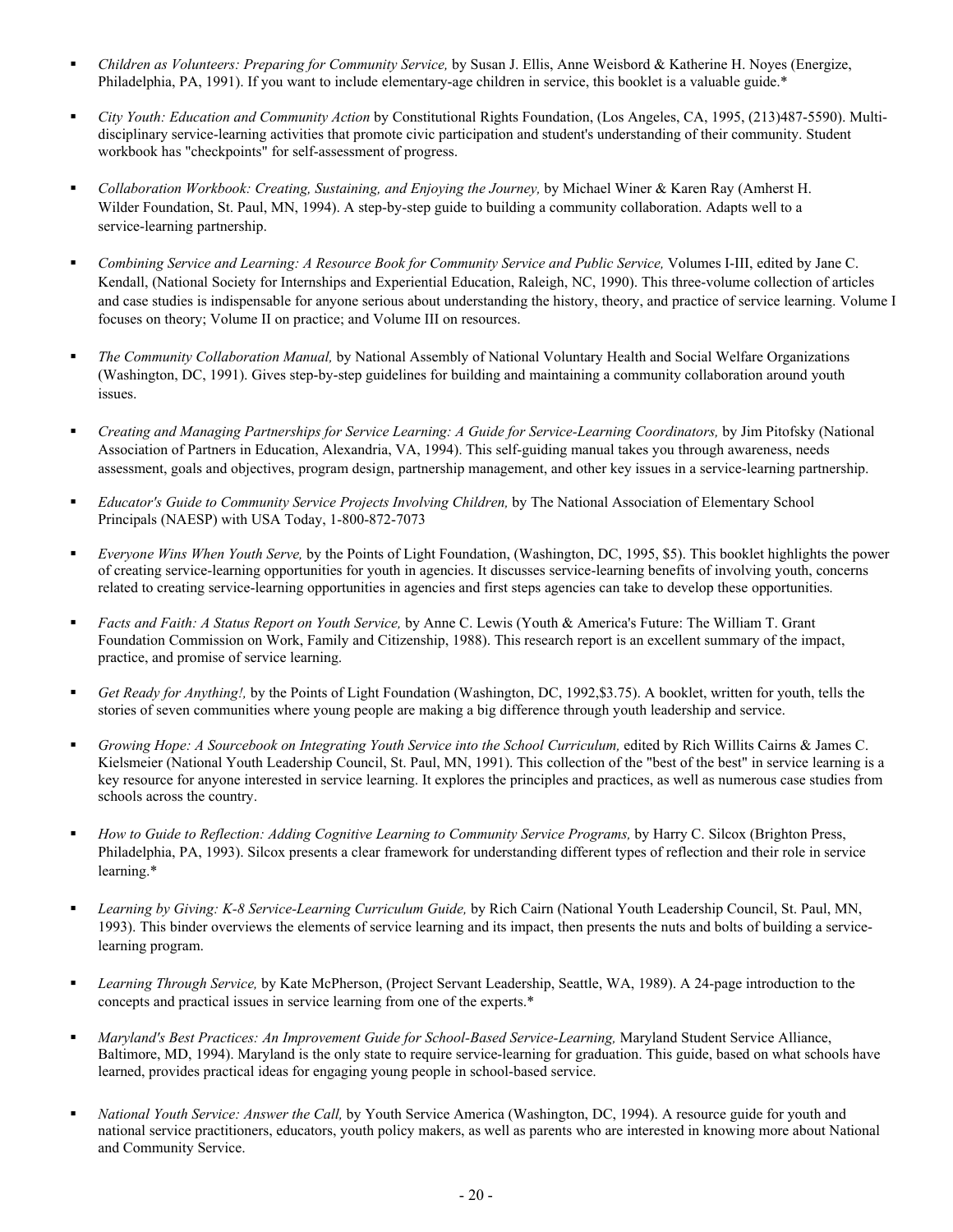- *150 Ways Teens Can Make A Difference,* by Marian Salzman & Teresa Reisgies (Peterson's Guides, Princeton, NJ, 1991). Community activities and listing of non-profit associations where youth can volunteer.
- *The Power and Potential of Youth in Service to Communities,* by Paula J. Beugen (Minnesota Office of Volunteer Services, St. Paul, MN, 1993). This manual presents the basic issues in youth community service from an agency perspective, including many examples of service programs in Minnesota.
- **Practical Guide for Developing Agency/School Partnerships for Service Learning by the Points of Light Foundation,** (Washington, DC). This manual guides organizations from the agency perspective on creating service-learning opportunities for youth. It summarizes some of the philosophy behind service learning and assists organizations in designing or enhancing a servicelearning program. It is presented in any easy-to-read format with ready-to-use worksheets. \$37.50
- *Principles of Good Practice for Combining Service and Learning,* by Ellen Porter Honnet & Susan Poulsen, (The Johnson Foundation, Racine, WI, (414)681-3328,1989).
- **Profiles in Service: A Handbook of Service Learning Program Design Models, by Brenda Urke and Maddy Wegner (National)** Youth Leadership Council, St. Paul, MN, 1993). This handbook presents five detailed case studies of service-learning partnerships as well as lessons learned from these efforts.
- **•** *Route to Reform: Service-Learning and School Improvement, (National Youth Leadership Council, St. Paul, MN 1994). A* compilation of more than 50 descriptions of effective service-learning projects, grades K-8, from Generator School and summer WalkAbout teachers.
- *READ\*WRITE\*NOW* Partners Tutoring Program. (U.S. Department of Education) A guide to creating effective tutoring programs for school-age children, grades 1-6. 1-800-USA-LEARN
- *READ\*WRITE\*NOW* Reading Partner Kit (U.S. Department of Education) A creative tutoring guide designed for one-on-one reading experiences with elementary-age students. 1-800-USA-LEARN
- *Ready, Set, Read! (U.S.* Department of Education) Important activities designed to prepare the pre-school age child for reading. 1-800-USA-LEARN
- *San Francisco Bay Area Volunteer's Handbook* How to Build the Community We Want, (EarthWorks Group, Bay Area Volunteer Book Project, EarthWorks Press, P.O. Box 1117, Ashland, OR 97520, 1996, 134 pp.)
- *Schools and Communities: Creating Places of Learning,* by the Points of Light Foundation (Washington, DC, 1993). This booklet introduces the concept of service learning and how to create a service-learning environment in communities. \$5.
- *Service Learning in the Middle School: Building a Culture of Service,* by Carl Fertman, George White & Louis White (National Service-Learning Cooperative Clearinghouse, St. Paul, MN, 1996 (800)808-7378). The book takes the reader through the entire process of building a culture of service, from developing teams of teachers and students, to creating the organizational and community environments necessary to improving opportunities for high quality service learning. Included are case studies and lists of organizations and resources available to assist in the development of better service learning in the middle school.
- *Skills for Adolescence: Middle and Junior High School* by Lions-Quest, (Quest International, Granville, OH, 1992, 800-837-2801). Middle and junior high activities which foster specific positive skills in adolescents, for example communication skills. Contains some service-learning activities.
- **Skills for Growing: A Positive Youth Development Program for Grades K-5, by Lions-Quest, (Quest International, Granville,** OH, 1992, (800)837-2801).
- *Student's Guide to Volunteering,* by Theresa Digeronimo (Career Press, Franklin Lakes, NJ, 1995, (800)CAREER1). Guide for teenagers giving information about how and where to become involved in different areas of concern, i.e., health care, education, the homeless, the environment, substance abuse prevention.
- *Stone Soup for the World*, by Marianne Larned (Stone Soup Foundation, P.O. Box 4301, Vineyard Haven, MA 02568, 1997, 48 pp.) 100 stories to open hearts and rekindle the spirit of giving, serving and building a better world.
- *Student Service and Philanthropy Project: A Resource Guide for Establishing a Student-Run Foundation*, by Surdna Foundation & New York City Board of Education Division of High Schools, (1994). Activities which focus on building a student-run foundation, includes teamwork, leadership, and reflection activities. Also includes section on creating projects.
- *Teaching Kids to Care*, by Sharon Vincz Andrews (Indiana State Univ. & EDINFO Press and ERIC Clearinghouse on Reading, English and Communication, Terra Haute, IN).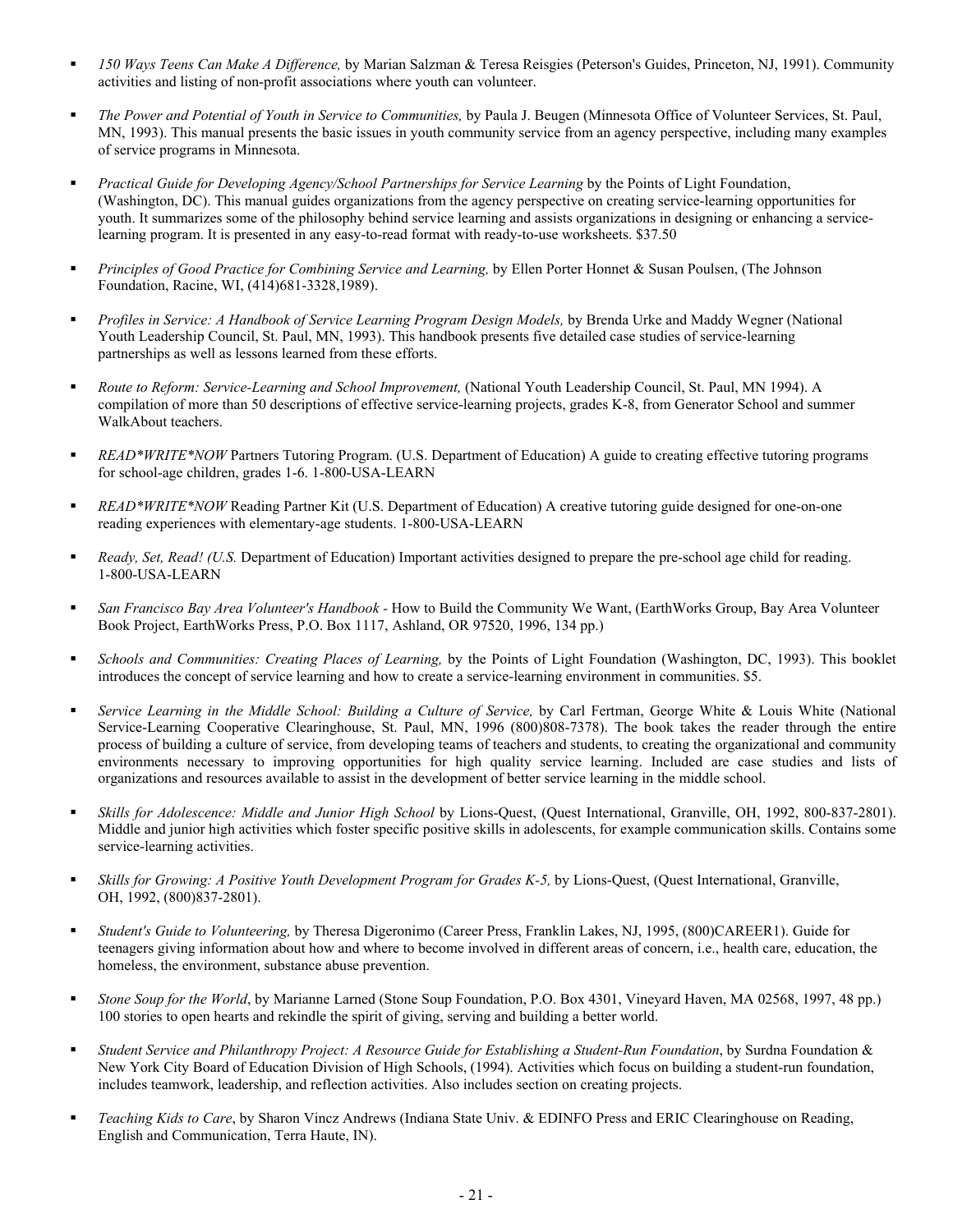- *Teaching Your Kids To Care: How to Discover and Develop the Spirit of Charity in Your Children*, by Deborah Spaide (Carol Publishing Group, NY, 1995). Guidebook for family and youth activities which serve the community.
- *Volunteer Community Service Catalog by the Points of Light Foundation*, 1996, (800)272-8306). Catalog that contains over 150 book resources related to non-profit and volunteer management, fundraising, board development and more. Plus includes items for volunteer recruitment and recognition.
- W*e Are Resourceful! A Community Problem-Solving Resource Kit for Young People*, by Diane L. Hacket (United Way of America, Alexandria, VA, 1993). This step-by-step guide shows how to lead service projects in their community. It includes practical checklists and worksheets.\*
- *What Kids Need to Succeed: Proven, Practical Ways to Raise Good Kids*, by Peter I. Benson & Judy Galbraith, (Free Spirit Publishing, Minneapolis, MN).
- *Youth People as Community Builders*, by Barry Checkoway and Janet Finn (Center for the Study of Youth Policy, University of Michigan, Ann Arbor, MI, 1993). This booklet describes a study of youth-led initiatives, showing characteristics of effective efforts.
- *Youth Service: A Guidebook for Developing and Operating Effective Programs*, by Dan Conrad and Diane Hedin (Independent Sector, Washington, DC, 1987). These 72 pages are packed with the wisdom and experience of two of the pioneers in service learning. Suggested worksheets and exercises make it a particularly useful planning guide.\*
- *VYTAL Manual: Volunteer Youth Training and Leadership*, by United Way of Allegheny County Volunteer Action Center (Philadelphia, PA, 1991). This manual includes curriculum enrichments and project ideas that familiarize youth with foundational issues of service and volunteering.
- *Kids with Courage: True Stories about Young People Making a Difference*, by Barbara Lewis. Free Spirit Publishing, Minneapolis, MN, 1989
- **An Educator's Guide for Community Service Projects Involving Children by the National Association of Elementary School** Principals, 1994, (1-800-872-7073)
- *Young and Old Serving Together: Meeting Community Needs Through Intergenerational Partnerships*, by Generations United c/o Child Welfare League, Washington, DC. (202-638-2952)
- *Connecting the Generations: A Guide to Intergenerational Resources,* by AARP, PC&DD Publications, (202-434-2218)
- **A** Guidebook for Organizing Intergenerational Partnerships in Schools, by AARP, PC&DD Publications

#### **SERVICE PROJECT IDEAS**

- *Kids Can Help Book*, by Suzanne Logan (Perigee Books, NY, 1992). Guide for young kids explains various societal problems and suggests activities they can use to help.
- Kids Care Book: 50 Class Projects That Help Kids Help Others by Joan Novelli & Beth Chayet (Scholastic Professional Books, NY, 1991).
- *A Kid's Guide to Service Projects: Over 500 Service Ideas for Young People Who Want To Make A Difference* by Barbara A. Lewis (Free Spirit Publishing, Minneapolis, MN, 1995 (612)338-2068). Listing of ideas for service projects by topic and steps to implementing projects.
- *50 Simple Things You Can Do to Save the Earth*, by the Earth Works Group (Earth Works Group, Berkeley, CA, 1989).
- *The Helping Hands Handbook: A Guidebook for Kids Who Want to Help People, Animals, and the World We Live In*, by Patricia Adams and Jean Marzollos (Random House, NY, 1992).
- *Kids Ending Hunger: What Can We Do*! By Tracy Apple Howard (Andrews and McMeel, Kansas City, MO, 1992).
- *Save Our Earth: 750 Everyday Ways You Can Help Clean Up the Earth*, by Diane MacEachern (Dell Publishing, NY, 1990).
- *Volunteer Centers: A Resource for Youth Service.* A Volunteer Center is a community based organizations that mobilizes people and resources to deliver creative solutions to community problems. The centers can provide volunteer opportunities, community resources, training and technical assistance and recognition programs. Contact the Points of Light Foundation (800)59-LIGHT to find out where your local Volunteer Center is located.
- *Intergenerational Projects Idea Book*, by AARP, PC&DD Publications, 1992,(202-434-2218)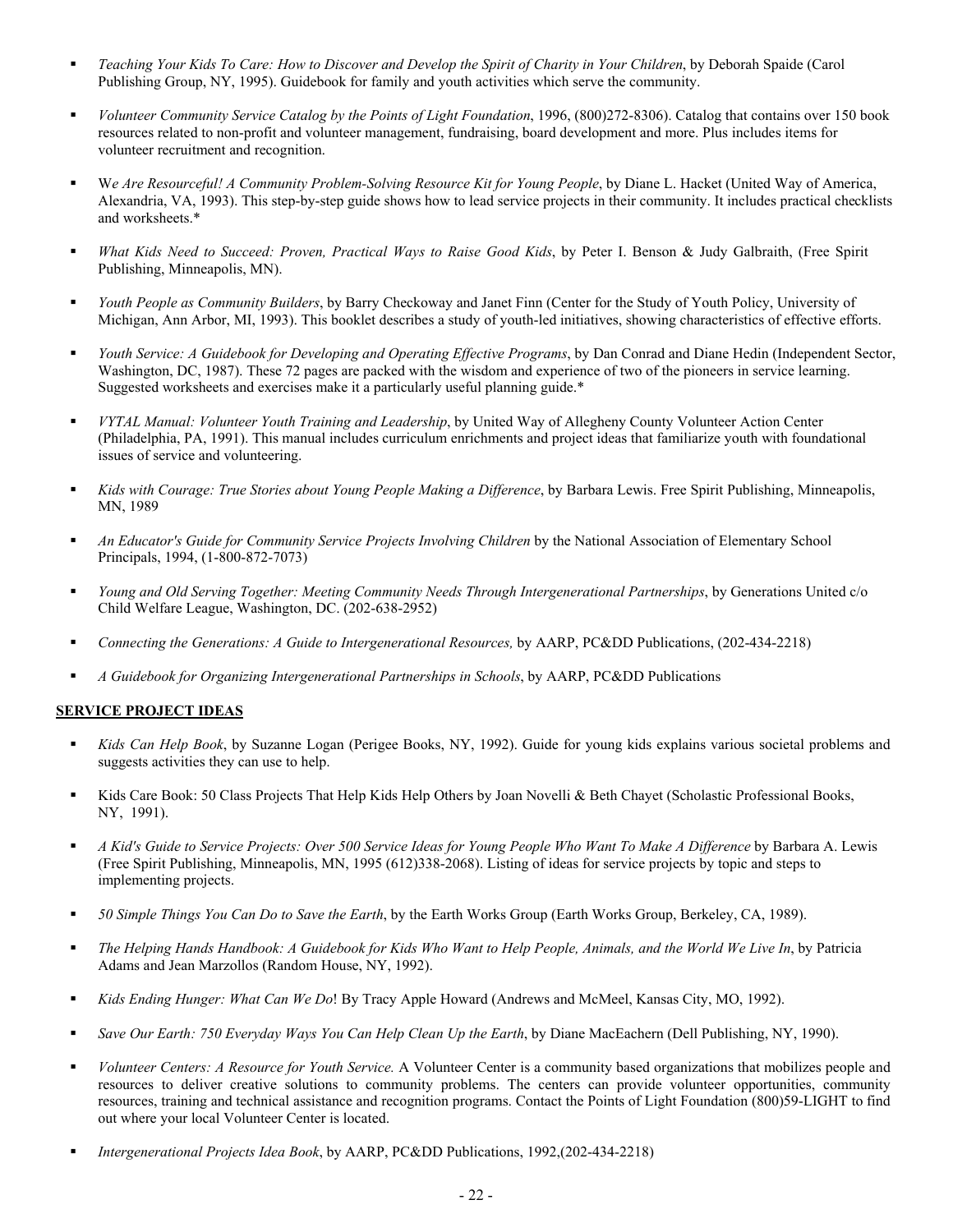## **SERVICE AND COMMUNITY ORGANIZATIONS**

- **Youth Activism Project**, P.O. Box E, Kensington, MD 20895; 1-800-KID-POWER A resource center created to encourage young people to achieve lasting solutions to problems about which they care deeply.
- **Campus** Outreach **Opportunity League (COOL)**, 37 **Temple Place, Suite 401, Boston, MA 02111, 617-695-COOL (2665)** A national non-profit organization that promotes and supports student involvement in community service and social change by helping students start and strengthen campus-based community service programs. The mission is to educate and empower college students to strengthen our nation through community service.
- **Child Welfare League of America (CWLA)**, 440 First St., N.W., 3rd Floor, Washington, D.C. 20001-2085; (202)638-2952
- **City Cares of America**, 1605 Peachtree St., Ste. 100, Atlanta, GA 30309; (404)875-7334 Committed to developing strong community service leadership in communities served by Cares organization and to establishing and nurturing links within the Cares Network.
- **Close Up Foundation**, 44 Canal Center Plaza, Alexandria, VA 22314; 1-800-CLOSE-UP (1-800-256-7387) Sponsors Active Citizenship Today program with Constitutional Rights Foundation. Provides technical assistance and training for service-learning program development.
- The International Healthy Cities Foundation, 2001 Addison Street, Berkeley, CA 94704-1102; (510) 642-1715 ; e-mail: healthy@aha.org; http://www.healthycities.org A link to resources and voice for policy and action to the growing community movement in the nation. Currently involves over twelve hundred multisectorial, comprehensive, community-based health and quality of life initiatives. The Coalition is a strategic linkage of these forces.
- **Constitutional Rights Foundation**, 601 S. Kingsley Drive, Los Angeles, CA 90005; (213)487-5590 Has developed model program, sponsors Active Citizenship Today program with Close UP Foundation. Provides technical assistance and training related to service and civic education.
- **CORO**, Susan Castro, Program Coordinator, CORO Southern California, 811 Wilshire Boulevard, Suite 1025, Los Angeles, CA 90017-2624; (213)623-1234; CORO National Office, 1010 West 39th Street, Kansas City, MO 64111; (816) 931-0751 Prepares individuals for effective leadership in the public arena; programs include The Fellow Program in Public Affairs, a ninemonth training program, and the six-month Neighborhood Leadership Program, designed to bring together diverse residents in local communities.
- **Corporation for National Service: Learn and Serve America**, 1201 New York Avenue, NW, Washington, DC 20525; (202)606-5000

The K-12 program supports school and community based organizations that engage school-aged youth in service. The Higher Education Program aims to make service an integral part of the education and life experiences of college students. School and Community Based Programs support schools and nonprofit organizations that engage school-aged youth in active learning through service.

- **Council of Chief State School Officers**, One Massachusetts Avenue, Suite 700, Washington, DC 20001-1431; (202)336-7000 Supports state education offices in the development of service-learning strategies, including connections to Goals 2000, school to work and other education related strategies.
- **Giraffe Project**, 197 Second Street, P.O. Box 759, Langley, WA 98260; (360)221-7989 The central theme of the Giraffe Project is that our society's problems will truly be solved only when enough ordinary citizens are willing and able to stick their necks out and take responsibility for working on the solution. Offers materials for teachers related to developing courage and caring in students and how to put those qualities to work by doing service.
- **Maryland Student Service Alliance**, 200 W. Baltimore Street, Baltimore, MD 21201; (410)767-0358 The Alliance has a series of training manuals dealing with teacher training, plus curricula for elementary, middle and high school as well as special education.
- **National Service-Learning Clearinghouse**, ETR Associates, 4 Carbonero Way, Scotts Valley, CA 95066; 1-866-245-7378 (SERV), 831-438-4060; E-mail: nslc@servicelearning.org Provides information, technical assistance and training through national center and its partners.
- **National Society for Experiential Education**, 9001 Braddock Road, Suite 380, Springfield, VA 22151; (703)-426-4268, **(**800)-803-4170 The organization serves as a national resource center and professional association of individuals and organizations committed to